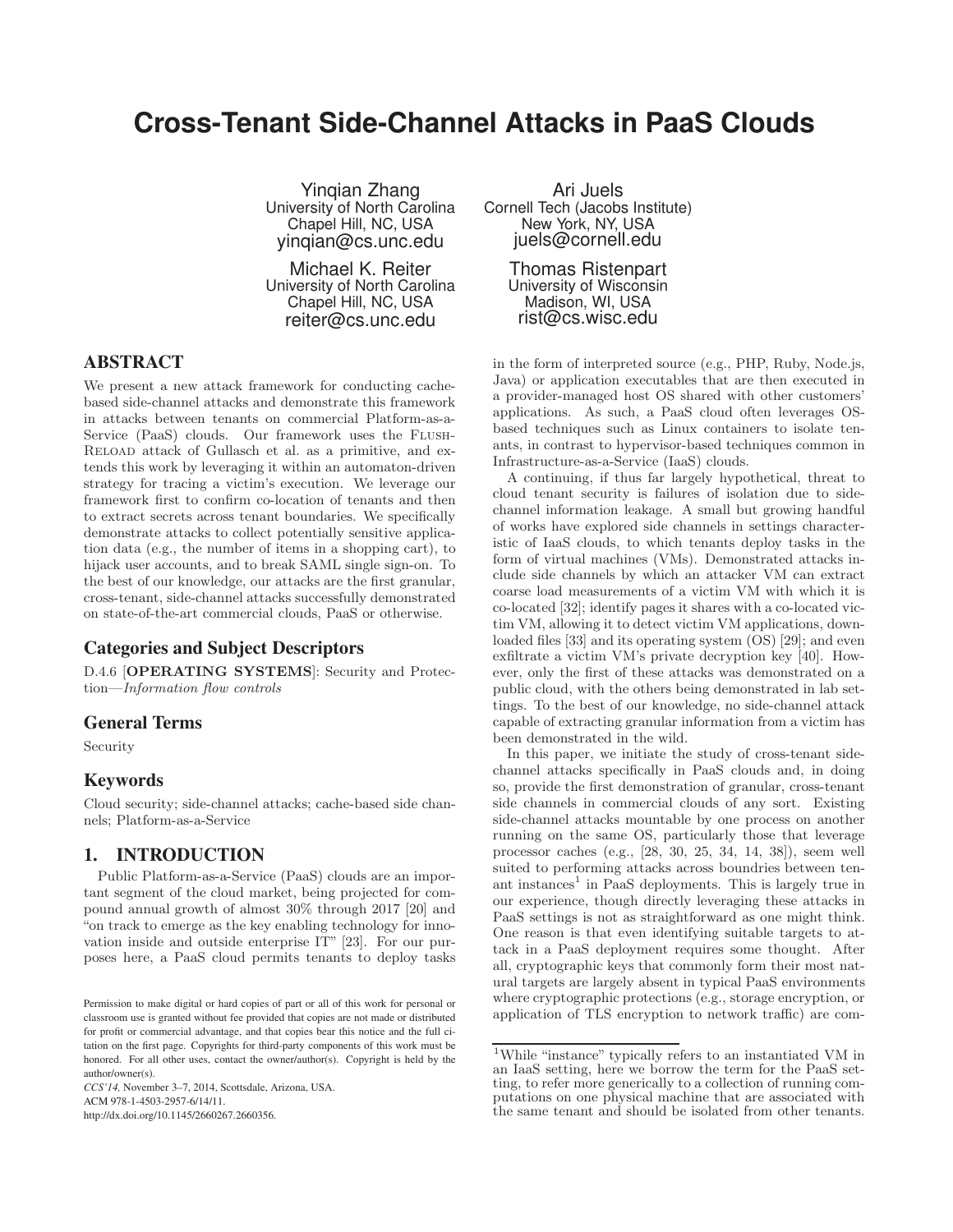monly provided as a service by the cloud operator, often on a different computer than those used to host tenant instances.

In this paper we report on our investigation of cache-based side channels in PaaS clouds that, among other things, identifies several novel targets (in the context of cross-tenant side-channel attacks) for PaaS environments:

- 1. We show how an attacker instance can infer aspects of a victim web application's responses to clients' service requests. In particular, we show that an attacker can reliably determine the number of distinct items in an authenticated user's shopping cart on an e-commerce site (the victim instance) running the popular Magento ecommerce application.
- 2. We show how an attacker instance can hijack a user account on a web site (the victim instance) by predicting the pseudorandom number it embeds in a password reset link. We specifically demonstrate this attack against the PHP pseudorandom number generator that the site uses.
- 3. We show how an attacker instance can monitor the victim so as to obtain a padding oracle to break XML encryption schemes. In particular, we demonstrate a Bleichenbacher attack [6] against SimpleSAMLphp, an opensource SAML-based authentication application that implements PKCS#1 v1.5 RSA encryption in a manner resistant to these attacks via other vectors (but not via our side-channel attacks).

We stress, moreover, that we have successfully mounted each of these attacks in commercial PaaS clouds (though obviously against victims that we deployed ourselves). Moreover, as a side effect of doing so, we have also addressed how to achieve co-location of an attacker instance with a victim instance in these PaaS clouds. To our knowledge, our attacks are thus the first granular, cross-tenant attacks demonstrated on commercial clouds, PaaS or otherwise.

A key ingredient in our attacks is a framework we develop through which the attacker instance can trace a victim's execution paths inside shared executables. Starting with the control-flow graph (CFG) of an executable shared with the victim, our framework consists of building an attack nondeterministic finite automaton (attack NFA) that prescribes the memory chunks (see Sec. 3.1) that the attack instance should monitor over time (using a known cache-based side channel [14, 38]) in order to trace the victim's execution path in the CFG. This general framework can then be used to characterize the victim's execution for specific attacks, such as the exact number of times a certain execution path segment was traversed in a short interval (in the first attack above); the precise time at which certain path segments were traversed by the victim (as in the second attack); or the direction taken in a specific branch of interest (in the third attack). We believe the attack NFA framework that we introduce here will be similarly useful in subsequent work on both evaluating and defending against cross-tenant sidechannel attacks.

To summarize, then, the contributions of this paper are threefold: (i) a general framework for expressing and guiding cross-tenant side-channel attacks leveraging shared executables; (ii) identification of novel and important targets for side-channel attacks in PaaS environments; and (iii) demonstration of attacks against these targets in commercial PaaS clouds. Sec. 2 provides background on PaaS clouds and common isolation techniques they employ and specifies the

| Paa <sub>S</sub> cloud | URL $(http://)$     | Isolation |  |
|------------------------|---------------------|-----------|--|
| AppFog                 | www.appfog.com      | User      |  |
| Azure                  | azure.microsoft.com | VМ        |  |
| Baidu App Engine       | developer.baidu.    | Container |  |
|                        | com/en              |           |  |
| Cloud Foundry          | cloudfoundry.org    | User      |  |
| Dot Cloud              | www.dotcloud.com    | Container |  |
| Elastic Beanstalk      | aws.amazon.com/     | VМ        |  |
|                        | elasticbeanstalk/   |           |  |
| Engine Yard            | www.engineyard.com  | VМ        |  |
| Heroku                 | www.heroku.com      | Container |  |
| HP Cloud Applica-      | www.hpcloud.com/    | Container |  |
| tion PaaS              | products-services/  |           |  |
|                        | application-paas    |           |  |
| Joyent SmartOS         | www.joyent.com      | VМ        |  |
| OpenShift              | www.openshift.com   | Container |  |
| WSO <sub>2</sub>       | wso2.com/cloud      | Runtime   |  |

#### Table 1: Example PaaS isolation techniques

threat model we assume in our work. Sec. 3 describes our attack framework. Sec. 4 discusses our strategies for achieving and confirming co-location of attacker instances with victims. Sec. 5–7 then detail our three attack demonstrations outlined above. We discuss ethical considerations, extensions of the attacks, and potential countermeasures in Sec. 8 and conclude in Sec. 9.

### 2. BACKGROUND

Cloud computing systems are often categorized as either IaaS, PaaS, or Software-as-a-Service (SaaS). IaaS clouds enable users to launch virtual machines that they control on the provider's infrastructure, and provide access to various low-level resources including storage and networking. A canonical public PaaS cloud allows customers to upload interpreted source code (e.g., PHP, Ruby, Node.js, Java) or even application executables, which are then run in a provider-managed host operating system (OS). This OS may itself be running within a guest VM on a public IaaS platform such as Amazon EC2. The host OS facilitates data storage, monitoring and logging, and other value-adds that enable customers to quickly provision applications.

A canonical PaaS use case is dynamic web hosting, where the customer provides scripts or applications defining the webpage (i.e., PHP scripts or similar) and a MySQL schema, while the cloud provides integration of middleware to facilitate data storage, performance monitoring and mobile integration if desired. The convenience and flexibility that PaaS provides to customers, together with the fact that mature IaaS clouds enable quick time-to-market for a new PaaS system, has lead to an explosion in the number of offerings.

### 2.1 PaaS Tenant Isolation

In order to increase server utilization and reduce operating cost, PaaS systems are usually multi-tenant, meaning they run multiple customers' instances on the same operating system. As such, isolation between tenants is essential for the security of PaaS clouds. In Table 1 we summarize the isolation mechanisms used in a variety of PaaS systems, and describe these models in more detail below.

Runtime-based isolation. Some PaaS clouds host applications owned by multiple tenants in the same process and isolate them with application runtimes. Multiple tenants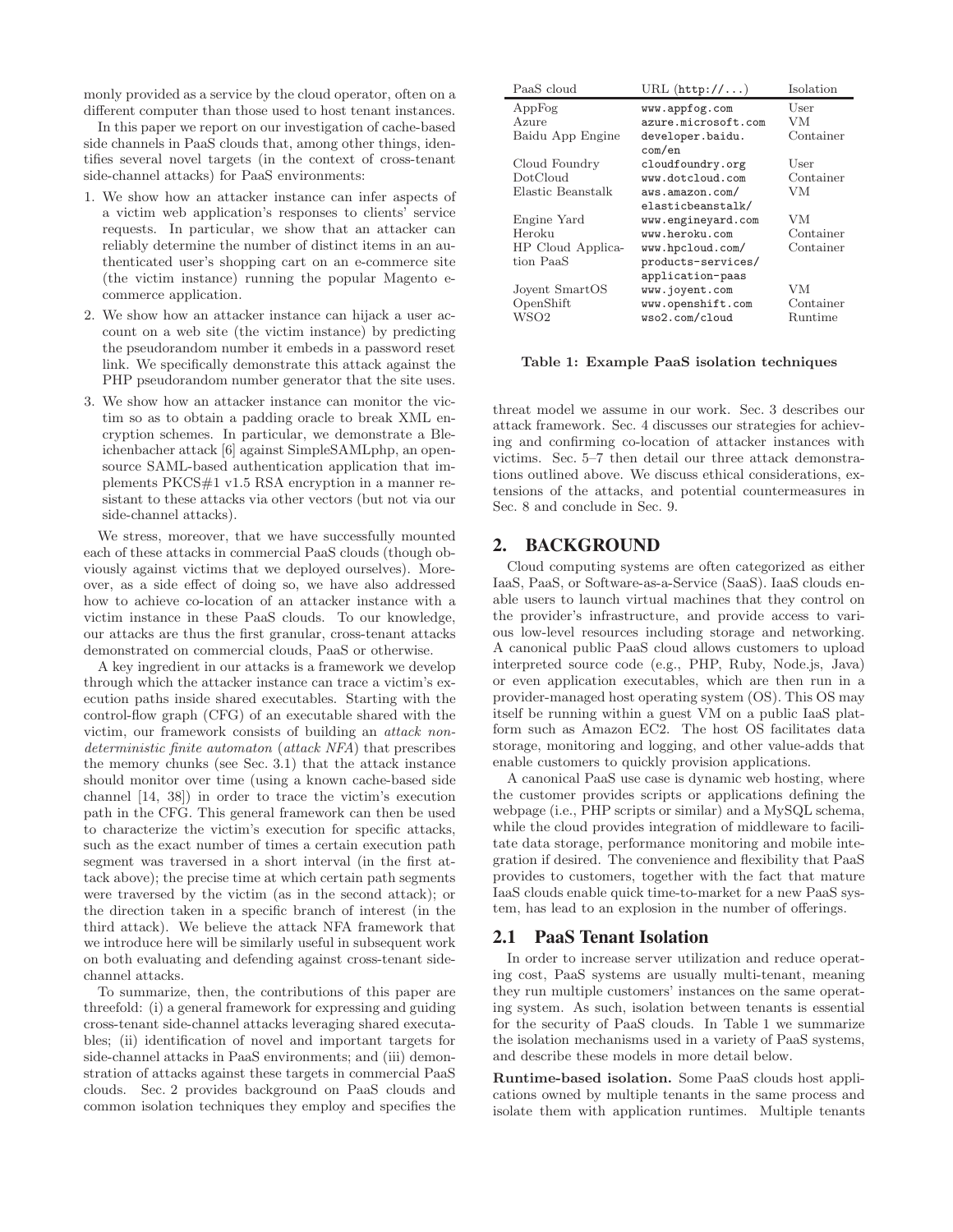therefore may share, e.g., the same JVM environment, and be isolated only by JVM runtime security mechanisms.

User-based isolation. A more widely used isolation technique is traditional user-based isolation within the host OS. Each hosted application runs as a non-privileged user on the OS, and the instance is a set of processes run by that user. Basic OS-facilitated memory protection prevents illegal memory accesses across instance boundaries, and correctly configured discretionary access control (DAC) in Unixlike systems prevents cross-tenant file accesses.

Container-based isolation. The main limitation of userbased isolation is the unrestricted use of computer resources by individual instances. This has been relatively recently addressed with the advent of Linux containers, as implemented by Linux-VServer (linux-vserver.org), OpenVZ (openvz.org), and LXC (linuxcontainers.org). The last has been merged into mainstream Linux kernels. A container is a group of processes that are isolated from other groups via distinct kernel namespaces and resource allocation quotas (so-called control groups or cgroups). A popular open-source project, Docker, which has been adopted by several PaaS offerings, is built atop LXC to facilitate the management of Linux containers.

VM-based isolation. Some PaaS clouds give each customer instance a separate IaaS VM instance, thereby leveraging the isolation offered by modern virtualization.

The attacks we demonstrate in this paper were performed on clouds offering container-based isolation, but as they exploit features common to both container-based and userbased isolation, we believe they are equally applicable to clouds protected by user-based isolation.

### 2.2 Threat model

We consider attacks by the PaaS provider (or other malicious insiders) as out of scope. The same trust extends to any underlying IaaS provider. Should the IaaS cloud be public (e.g., EC2) then its malicious IaaS customers represent a threat to PaaS customers, but not one that we explore further. Rather we focus on other malicious customers of the PaaS cloud, and container-based isolation in particular.

Thus both the adversaries and the victims in our threat model are users of a PaaS system. An adversary seeks to (i) arrange for a malicious instance it controls to be scheduled to run within a different container on the same host OS as the target victim and (ii) extract confidential information from the target victim using this vantage point.

### 3. ATTACK FRAMEWORK

In this section, we present an attack framework that enables an adversary to conduct a cache-based attack to track the execution path of a victim and, in doing so, to extract a secret of interest from the victim. We will first describe the Flush-Reload-based side channels exploited in this study (Sec. 3.1), and then develop an *attack nondeterminis*tic finite automaton or attack NFA (Sec. 3.2–3.3) from the control-flow graph (CFG) of an executable shared with the victim. We defer the actual demonstration of security attacks to later sections.

### 3.1 Side Channels via Flush-Reload

We leverage a type of cache-based side channel that was first reported by Gullasch et al. [14], who demonstrated its use by an attack process to extract Advanced Encryption Standard (AES) keys from a victim process when both were running within the same OS. The attack was studied on a single-core processor and exploits the adversary's process' ability to evict data in physical memory pages it shares with the victim process from the CPU cache (e.g., via the instruction clflush<sup>2</sup>). The technique was later extended by Yarom and Falkner to multi-core systems with a shared last-level cache [38]. They refer to their attack as Flush-Reload. In this work, we further extend the use of the FLUSH-RELOAD side channels to more general attack scenarios.

Basic Flush-Reload. The basic building block of a FLUSH-RELOAD attack is as follows. A *chunk* is a cacheline-sized, aligned region in the physical memory that is mapped into the adversary's address space. For example, if a cacheline is of size 64B, then each address that is a multiple of 64B defines the chunk starting at that address.

- FLUSH: The adversary flushes chunks containing specific instructions located in a memory page it shares with the victim out of the entire cache hierarchy (including the shared last-level cache) using the clflush instruction.
- FLUSH-RELOAD interval: The adversary waits for a prespecified interval while the last-level cache is utilized by the victim running on another CPU core.
- RELOAD: The adversary times the reload of the same chunks into the processor. A faster reload suggests these chunks were in the last-level cache and so were executed by the victim during the Flush-Reload interval; a slower reload suggests otherwise.

We refer to the chunks being FLUSH-RELOADed by the adversary as being *monitored*, since FLUSH-RELOAD essentially monitors access to data in the chunk. FLUSHing a chunk via clflush, and so monitoring that chunk, can be done without knowing the physical address of the chunk, since clflush takes the chunk's virtual address (in this case, in the adversary's address space) as its operand. We call a faster reload during the RELOAD phase an *observed event* or *observation*. We also adopt concepts from statistical classification and use the term false negative to refer to missed observations of the victim's access to the monitored chunk and false positives to refer to observed events that are caused by reasons other than the victim's access to the monitored chunk.

Flush-Reload Protocols. We define a FLUSH-RELOAD protocol, in which the adversary process monitors a list of chunks simultaneously and repeatedly until instructed otherwise. It will first try to Reload the first chunk, record the reload time and Flush it immediately afterwards. Then it will repeat these steps on the second chunk, the third, and so on, until the last chunk in the list. Then the adversary will wait for a carefully calculated time period before starting over from the first chunk, so that the interval between the Flush and Reload of the same chunk is of a target duration.<sup>3</sup> From the RELOAD of the first chunk to the end of the waiting period is called one Flush-Reload cycle. An illustration of the Flush-Reload protocol is shown in Fig. 1.

<sup>2</sup>The clflush instruction takes a virtual address as the operand and will flush all cachelines with the corresponding physical address out of the entire cache hierarchy.

<sup>3</sup>Variation in the duration on the order of one or two hundred CPU cycles may occur as the reload of a chunk does not take constant time.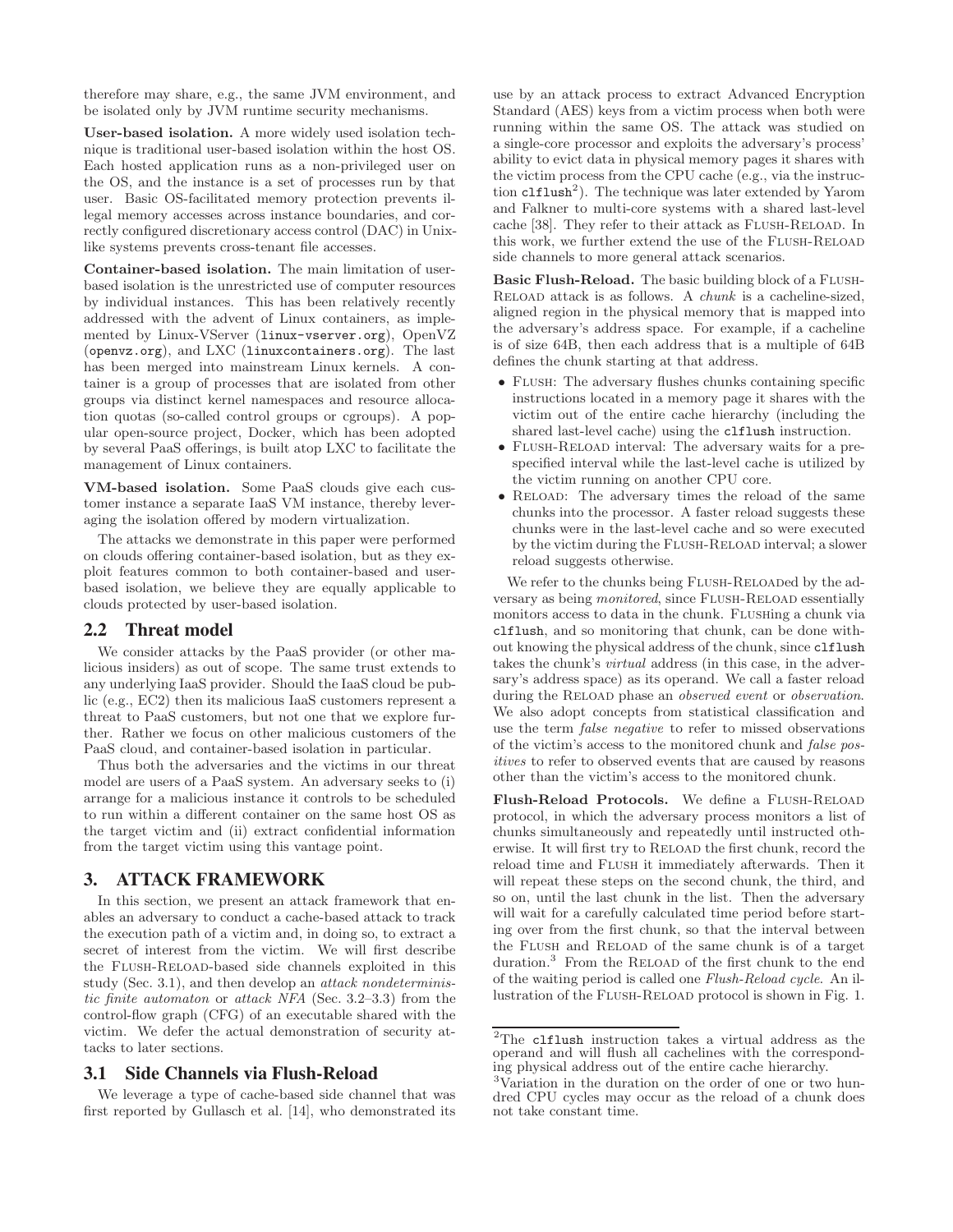

Figure 1: An example of a Flush-Reload protocol in which two chunks are monitored at the same time. Gray rectangles are Reloads of two chunks and dark squares are immediate Flushes of the prior Reloads.

### 3.2 From CFGs to Attack NFAs

In this section we provide a framework to leverage FLUSH-Reload attacks as a primitive in a larger attack strategy to trace the execution path of a victim instance during (at least part of) its execution. Specifically, we develop attack NFAs that prescribe the order in which different chunks should be monitored using Flush-Reload attacks, based on what has been learned so far.

The development of an attack NFA to attack a target victim begins with a control-flow graph (CFG) [1] of the executable<sup>4</sup> shared with the victim. As usual, each node of the CFG is a basic block of instructions, and an edge from one basic block to another indicates that the latter can immediately follow the former in execution. Let  $B$  denote the set of basic blocks of the victim instance, and let  $E$ denote the directed edges of its CFG.

When the shared executable is loaded, its organization in memory determines a function BBToChunks :  $B \to 2^C$  that describes how each basic block shared with the victim (i.e., in the shared executable) is stored in one or more chunks mapped into the adversary instance's virtual memory. Here,  $\mathcal C$  is the set of all chunks mapped into the adversary's virtual memory and occupied by the shared executable, and  $2^{\mathcal{C}}$ denotes the power set of  $C$ . That is, each basic block in  $B$  is mapped to one or more chunks, by BBToChunks. Although the chunks to which each basic block is mapped are usually contiguous in memory, this might not be true when those chunks span the end of a memory page.

Like a regular NFA, the attack NFA is defined as a tuple  $(Q, \Sigma, \delta, q_0, F)$ , where Q is a set of states,  $\Sigma$  is a set of symbols,  $\delta: Q \times \Sigma \to Q$  is a transition function,  $q_0$  is the initial NFA state, and  $F \subseteq Q$  is a set of  $accepting$  states. To each state  $q \in Q$  is associated a set of chunks, denoted  $\mathsf{mon}(q) \subseteq \mathcal{C}$ , that contains the chunks the adversary will monitor while in state q. Note that  $\text{mon}(q)$  might be the same for multiple states  $q$ .

The symbols  $\Sigma$  consumed by the NFA is the set  $\Sigma = \mathcal{C} \times$  $N \times N$  where N is the set of natural numbers. Specifically, the meaning of the transition  $(q, (c, \ell, u), q') \in \delta$  is: while in state q and so monitoring the chunks  $\text{mon}(q)$ , if the adversary detects the victim's use of chunk c within the interval  $[\ell, u]$ (in units of FLUSH-RELOAD cycles since entering q), then the adversary transitions to  $q'$  and begins monitoring the chunks  $\textsf{mon}(q')$ . We allow  $\ell$  to be zero; detecting the victim's use of  $c$  in zero FLUSH-RELOAD cycles since entering state  $q$  means that  $c$  was detected in the same  $FLUSH-RELOAD$  cycle that caused state  $q$  to be entered.

In light of this intended meaning of the attack NFA, the transition function should satisfy certain constraints.

- Observability: If  $(q, (c, \ell, u), q') \in \delta$ , then  $c \in \text{mon}(q)$ . Otherwise, an adversary in state  $q$  will not observe the victim using c. If in addition  $(q', (c', 0, u'), q'') \in \delta$ , then  $\text{mon}(q') \subseteq \text{mon}(q)$ , since for transition  $(q', (c', 0, u'),$  $q'$ ) to become enabled with no FLUSH-RELOAD cycles after transitioning to  $q'$ , c' must be monitored in q (as must other chunks included in  $\text{mon}(q')$  due to recursive application of this rule to additional "downstream" states like  $q'$ ).
- Feasibility: To each state q there corresponds a basic block b such that for each transition  $(q, (c, \ell, u), q') \in \delta$ , there is a (possibly empty) path in the CFG from b to a basic block  $b'$  (corresponding to  $q'$ ) that can be traversed in no fewer than  $\ell$  and no more than  $u$  FLUSH-RELOAD cycles and such that  $c \in \text{BBToChunks}(b')$ . Intuitively, it is this execution path that the adversary detects in transitioning from state  $q$  to  $q'$ .

In addition, in practice it is important to design the attack NFA so that the number of monitored chunks in any state is constrained, since monitoring many chunks simultaneously poses difficulties.

A transition is taken out of a state at the first Flush-Reload cycle that enables a transition. Still, it is possible for multiple transitions to become enabled in the same Flush-Reload cycle, in which case an arbitrary enabled transition is taken. In this respect, the automaton is nondeterministic.

The designated initial state  $q_0$  represents the shared executable's entry point(s) of interest to the adversary. That is, mon(q<sub>0</sub>)∩BBToChunks(b)  $\neq$  Ø for each basic block b that the adversary wants to detect initially. The set  $F$  of accepting states is chosen by the adversary to reflect having tracked the execution of the victim sufficiently far to permit his inference of the targeted information about the victim with sufficient confidence.

After the attack NFA is constructed, the adversary may employ it to reconstruct the victim's execution path by simultaneously (i) triggering the victim's execution by sending a request to victim's web application interface, and (ii) inducing its co-located attacker application to start monitoring mon $(q_0)$ . If the NFA transitions to an accepting state, the adversary knows the execution path of interest is taken by the victim. We have found that in practice, a well designed NFA usually leads to successful identification of an execution path of the victim application.

### 3.3 Practical Construction of Attack NFAs

In this section we discuss how an adversary can construct attack NFAs in practice.

#### *3.3.1 Basic Strategy*

In PaaS clouds an application usually consists of a set of scripts written in scripting languages that manage dynamic web content, a set of shared libraries that implement the runtime of the programming language or any other supporting functionality (e.g., cryptography, database access), and a web server executable that serves the web requests and interacts with the scripting language runtime.

It is not necessary to construct the attack NFA from a full CFG of the victim application. If the source code of the shared executables of interest is unavailable to the adversary,

<sup>4</sup>We use the term "executable" to refer to both executable files and shared libraries in this paper.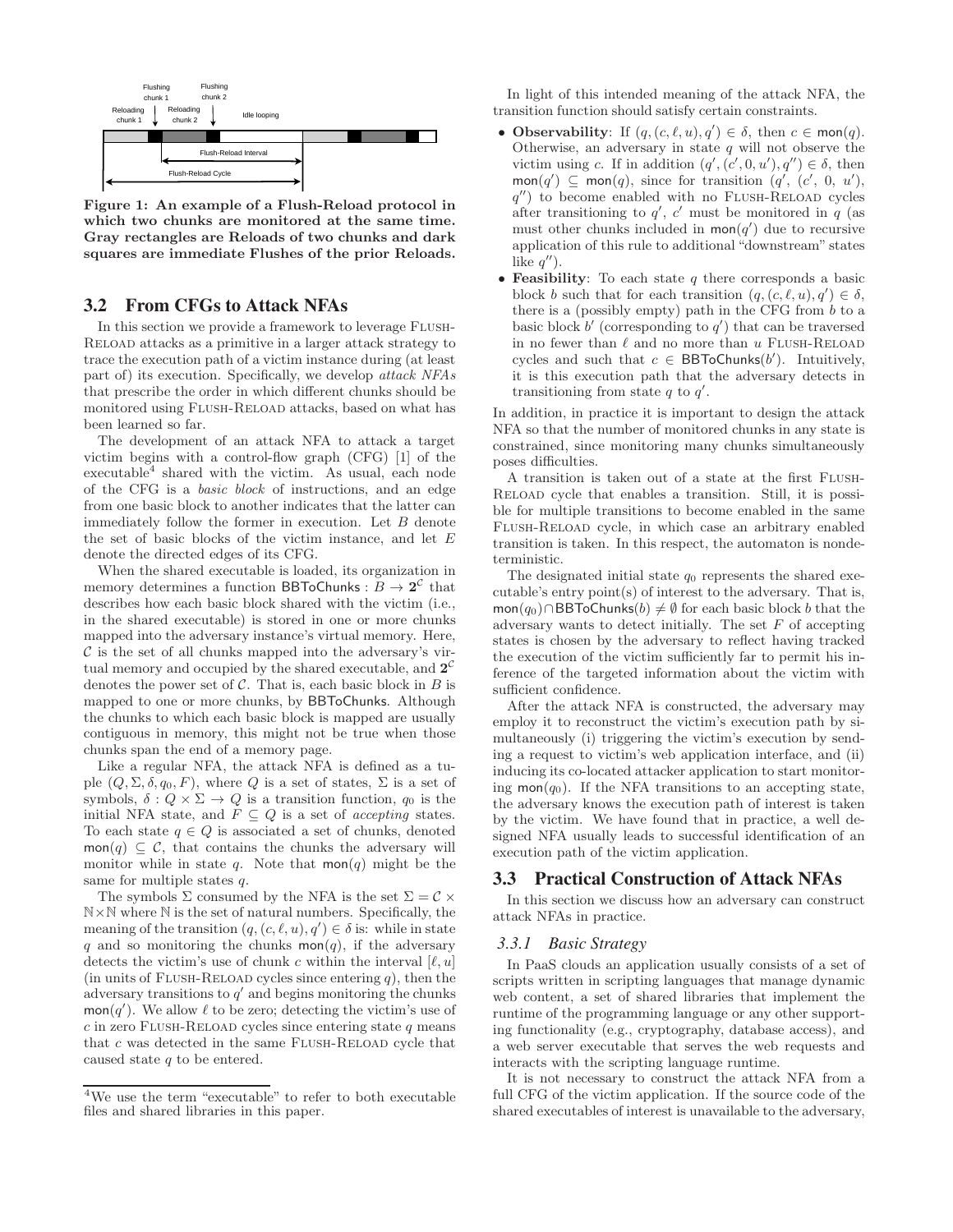he can make progress on the attack with the following steps: (1) disassembling these shared executables and constructing partial CFGs from the results; (2) manually analyzing these partial CFGs and selecting blocks along the execution paths of interest for which chunks should be monitored; and (3) constructing the attack NFA with the help of online training, in which the adversary monitors all chunks of interest at once and triggers the victim's activity that he would like to capture by submitting appropriate requests. During phase (3), the Flush-Reload protocol will report a sequence of observed events on the monitored chunks. The temporal order of these events suggests the NFA states and chunks to monitor in each, and the relative timestamps can help train the  $\ell$  and  $u$  values for each transition. Multiple training trials will help refine the constructed attack NFA.

However, adversaries usually face a more favorable scenario in practice. Source code of the victim application is available to the adversary in many cases: Since most PaaS clouds are built based on Linux distributions, most web servers, application runtimes and supporting libraries are open-source. Moreover, about 37% of the top 10 million websites use a third-party content management system such as WordPress, Drupal, or Magento [37], the source code of which is either open or obtainable with a fee.

If the adversary has the source code of the shared executables as well as the scripts for managing dynamic web content, the above attack steps can be facilitated with the additional information. For instance, step (1) can be replaced by performing static control-flow analysis on the source code, and step (2) and (3) can be assisted by replicating the same PaaS environment offline and tracking the victim application's control flow dynamically. For example, the adversary may run the entire web application in Valgrind [24] and trigger various victim activities with manufactured web requests, recording the control flow that results from each. However, even so, the training step (3) is still necessary to determine the  $\ell$  and  $u$  values for the transitions.

Although we have developed some software tools to facilitate attack NFA construction, constructing an attack NFA with or without source code is still mostly a manual process and depends in large part on the attack goals — in particular, which execution paths in the victim the adversary needs to detect. In Sec. 5–7, we will give several examples of how to construct attack NFAs for different types of attacks.

#### *3.3.2 Reducing Side-Channel Noise*

One challenge that we have overlooked so far is noise in the Flush-Reload side channel. Here, "noise" refers to false positives and false negatives in the Reload phase. Compared with the Prime-Probe attacks used in many previous works (e.g.,  $[28, 30, 25, 34, 40]$ ), FLUSH-RELOAD attacks involve relatively less noise, since the adversary is able to tell whether the victim accessed the data in the chunk the adversary is monitoring, versus simply some data mapped to the same cache set. Nevertheless, the technique still suffers from many sources of noise in practice.

Sources of noise. We discuss, in turn, false negative noise due to race conditions and unobserved duplicate accesses, and then false positive noise due to false sharing of chunks, hardware cache prefetching, and background activities from other processes sharing the same memory pages. These sources of noise affect the granularity and reliability of the attacks that we will develop in subsequent sections.

A race condition here refers to the situation where two memory loads of the same chunk are issued from two CPU cores roughly at the same time. In such cases, the outcome of the Reload step can be unpredictable. The access of the shared chunk by the victim may be missed by the adversary if it overlaps with the adversary's memory load. Because the adversary increases the risk of such an overlap as it shortens its Flush-Reload interval, the adversary is limited in how far it can shrink that interval.

Another source of noise is the victim itself—a victim's first access of a chunk can be missed by Flush-Reload monitoring if it accesses the chunk a second time before the RELOAD of the adversary. We call this an unobserved duplicate access. This type of noise is particularly significant when applying the attack framework to count the repeated use of the same chunk, which will be discussed in our attack scenarios.

False sharing usually refers to a cache usage pattern in distributed, coherent cache systems that degrades the performance of the cache [7]. Here we refer to false sharing of a cacheline to refer to cases in which two separate program components share the same chunk and hence the Flush-Reload monitoring of one component may be misled by the execution of another. For example, the memory layout of a function rarely aligns perfectly within chunks, and the beginning and the end of a function usually share the same chunks with other functions.

Depending on the hardware implementation, data cache prefetching may load more than one consecutive chunk into the cache upon a cache miss. This behavior can result in false positives, since observed events may be caused by data prefetching.

As multiple processes in the operating system may share the same executables, and so the same memory pages that contain executable code, activities from processes other than the victim may trigger false positives in the Reload phase. Especially in PaaS cloud settings, tens or even hundreds of applications may share the same set of executables, and careful use of the Flush-Reload side channel is required to reduce such background noise.

Overcoming noise. We have found that several design principles help to overcome the above sources of noise.

- Select an appropriate FLUSH-RELOAD interval. A shorter interval will increase the chance of race conditions, and longer intervals will incur more unobserved duplicate accesses. As such, in our case studies (Sec. 5–7) we determined the length of the interval empirically to minimize false negatives, which resulted in a FLUSH-RELOAD interval of about  $1\mu s$  in each case.
- Avoid monitoring chunks that correspond to frequently used basic blocks in the CFG, to reduce false positives due to background noise. For instance, the wrapper functions of system calls in libc are inevitably shared and used by multiple processes concurrently, and therefore will frequently induce noise in the FLUSH-RELOAD channel. It is better to monitor entries in the procedure linkage tables (PLT) of other libraries that call these functions, instead, as they tend to be less frequently used.
- When the same chunk contains the end of one basic block and the beginning of another, avoid monitoring this chunk if possible, due to false positives resulting from the false sharing.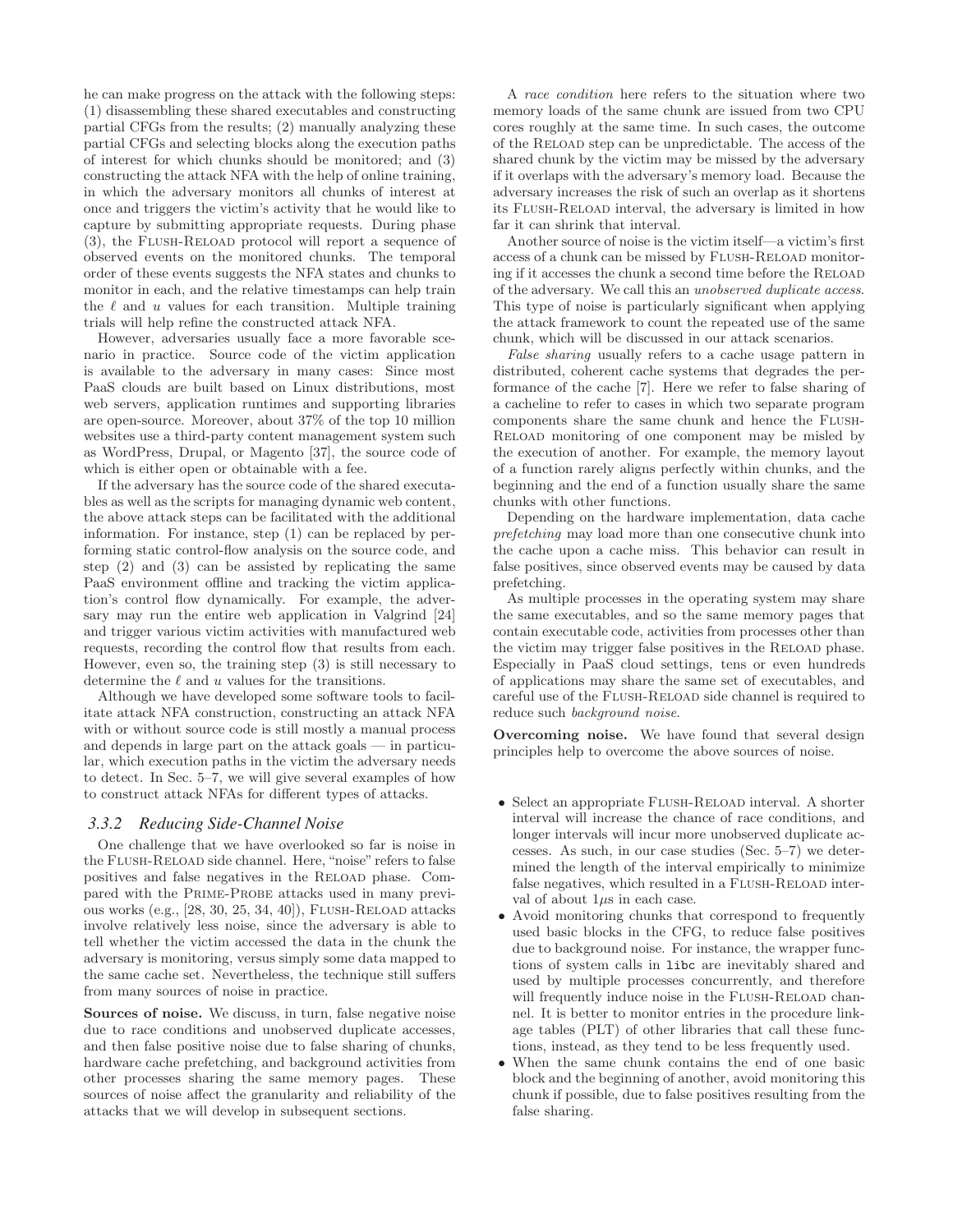• Use the timing constraints,  $\ell$  and  $u$ , of the transitions to reduce false positives. While false positives may occur due to false sharing, cache prefetching, and background noise, the timing constraints of a transition can often rule out these false observations for not falling into the specified interval  $[\ell, u]$ .

# 4. CO-LOCATION IN PAAS

To exploit side channels in PaaS environments, an adversary must first somehow achieve co-location of a malicious instance on the same OS as a target. Ristenpart et al. [32] explored co-location vulnerabilities in the setting of IaaS clouds. To the best of our knowledge, no one has investigated co-location in PaaS settings. We therefore provide a preliminary empirical study of the ability to co-locate an attacker instance with a victim instance in modern public PaaS clouds, leveraging our proposed attack framework to detect success.

Co-location attacks consist of two steps. First, the adversary employs some strategy for launching (typically a large number of) instances on the cloud service. Second, each of these instances attempts to perform co-location detection. For the first step, we explore only the simplest strategy in which we repeatedly launch instances that check for co-location until success is achieved.

Co-location detection. For the second step, we use a Flush-Reload side channel to detect whether any of the instances co-locates with the victim instance. To detect colocation, the adversary sends an HTTP query to the victim instance and instructs each of the attacker instances to simultaneously monitor a certain execution path using the techniques proposed in Sec. 3. If the execution path is detected, the adversary will have some confidence that the detecting attacker instance is co-located with the victim. However, this approach may have false positives, in which not-co-located instances were reported as co-located due to activities of other tenants sharing the same OS, and false negatives, in which co-located instances were not reported so. In order to increase the confidence, two strategies can be taken: (1) induce and monitor for rare events to reduce false positives; or (2) use multiple trials to reduce both false positives and false negatives.

The execution path to be monitored may vary. In our experiments, we considered a victim instance that ran a popular PHP e-commerce application, Magento. To differentiate the query sent by the adversary from background noise, we simply used a relatively unusual query with an associated uncommon execution path. By inspecting the source code of the Magento application, facilitated by dynamic analysis using Valgrind, we found the functions xmlXPathNodeSet-Sort() in libxml2.so and php\_session\_start() in either libphp5.so or php5-fpm (depending on the version of PHP used by the cloud) are called sequentially during a (failed) login attempt. We confirmed with dynamic analysis of other types of queries that the execution paths that traverse both functions are uncommon. Therefore, we constructed an attack NFA as shown in Fig. 2. In this figure, for example, c2 corresponds to a chunk in php\_session\_start(), and the number of Flush-Reload periods allowed to transition out of the state q in which BBToChunks $(q) = \{c2\}$  is any in the range  $[1, T]$ , where T is the maximum FLUSH-RELOAD cycles before the attack NFA stops accepting new inputs. In



c1 xmlXPathNodeSetSort() libxml2.so c2. php\_session\_start() libphp5 so or php5-fpm

Figure 2: The attack NFA used for detection of colocation with PaaS Magento e-commerce instances. Initial state  $q_0$  indicated by "Start" and accepting states indicated with double ovals. T is the maximum Flush-Reload cycles without transitioning before the NFA stops accepting new inputs.

our experiments, T corresponded to one or two seconds of wall clock time. One can of course adapt the above strategy easily to targets beyond Magento.

We observed in earlier experiments that some cloud services tend to schedule applications with different runtimes (e.g., PHP versus Ruby) on different machines. Fortunately (for an adversary) it is easy to choose the same runtime as the victim should it be known to the adversary, which we did in all of our experiments. If it is not known, the adversary can simply repeat the co-location attack for each runtime as there are only a handful in any given cloud.

Co-location validation. To obtain ground truth for evaluating efficacy, we took advantage of the fact that during our experiments we controlled both the attacker and victim instances. In particular, we augmented the above procedure to also have both attack instances and the target victim establish a TCP connection with an external server under our control. (Most clouds have their firewalls configured to allow outbound traffic.) This revealed the IP addresses associated with each instance; if two instances shared the same IP address they were hosted on the same (virtual) server. It is worth noting that a Network Address Translation (NAT) configuration in the cloud provider's network would hinder this approach. However, we did not observe this problem in our experiments. We also note that this co-location check could potentially be used in cases in which real adversaries can obtain the IP address of the target, and so this might be directly useful by real adversaries. However, in many cases clients do not directly connect to PaaS instances, hitting a load balancer or HTTPS endpoint first. Thus we only used the IP comparison approach to validate that the previously described side-channel based co-location check worked.

Co-location experiments. We provide some initial proofof-concept experiments regarding the ability of an adversary to obtain co-location with a single victim. We do so for two popular public PaaS services: DotCloud and OpenShift.

The client control interfaces are different in the two services. In OpenShift, a target victim instance was launched and after a certain amount of time (typically on the order of a few hours, though times varied), the adversary launched attack instances one-at-a-time (with a 30-second interval to reduce the stress of the experiments on the cloud fabric) until one obtained co-location with the victim as indicated by the attack NFA. In DotCloud, the experiments were conducted similarly, except that the control interface enabled us to launch attack instances ten-at-a-time via static scaling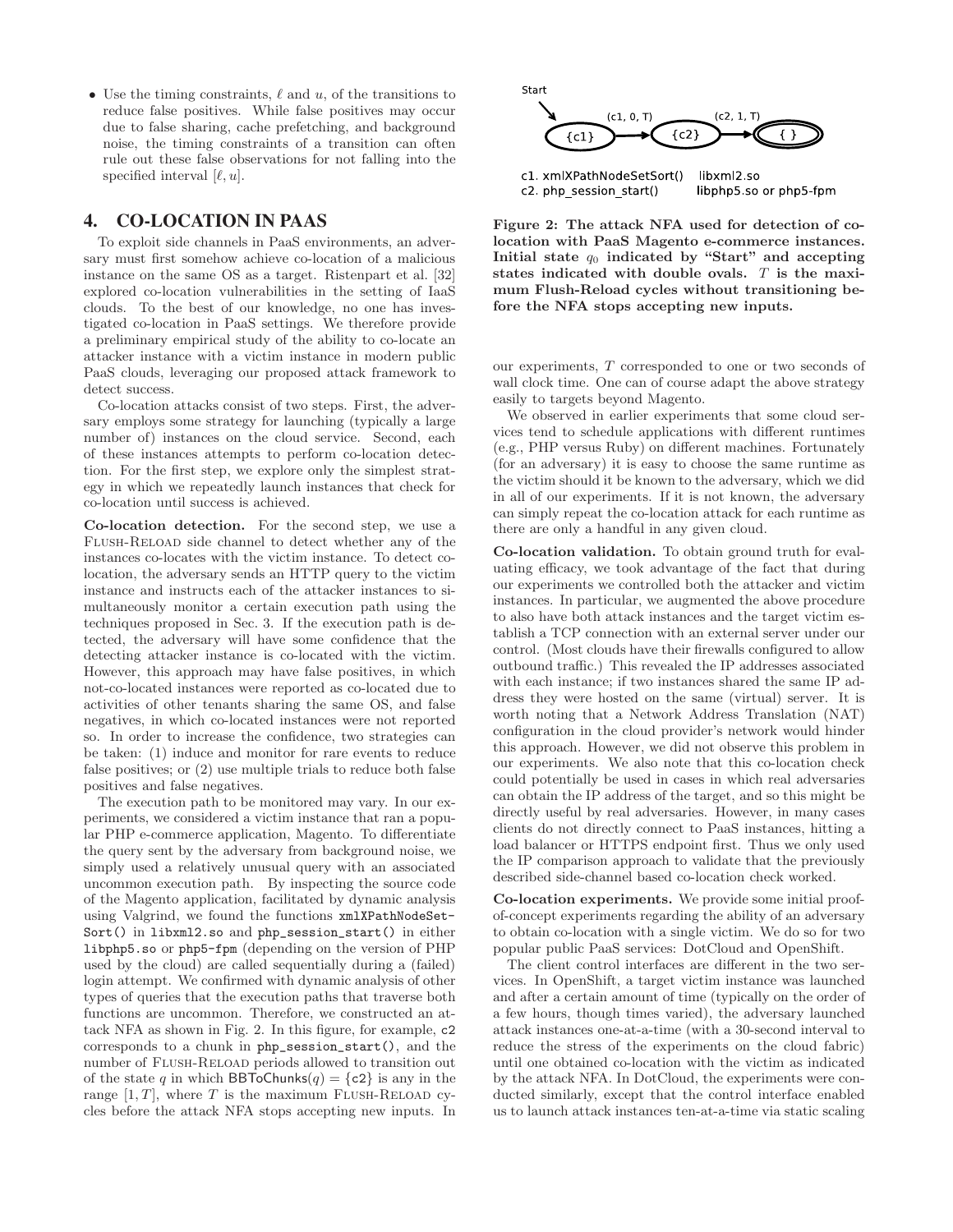(vs. dynamic scaling in OpenShift which prevents doing so). We repeated this process three times for each cloud. We report in Table 2 the number of instances that the adversary launched before a successful co-location. As can be seen, every trial succeeded in every cloud, providing strong evidence that an adversary is very likely to be able to obtain co-location with a target. (Indeed, in the course of writing this paper, we never were unable to achieve co-residency with our victim instance in these clouds.) The number of trials required, however, varied greatly. Even in the worst observed case, with 120 instances in OpenShift, co-location was obtained after 3.2 hours and at a total cost of zero US dollars, as we did not exceed the limits of the free tier.

|           | Trials       |      |     | Miss Detection |            |  |
|-----------|--------------|------|-----|----------------|------------|--|
|           | $_{\rm 1st}$ | 2nd  | 3rd | FР             |            |  |
| DotCloud  |              |      | -10 | $0.00\,$       | $\rm 0.03$ |  |
| OpenShift | 98           | 120. |     | 0.00           | 0.49       |  |

#### Table 2: Number of sequentially launched instances before co-location.

We used this experimental data to test the accuracy of our co-location detection attack NFA. Specifically, we ran for each cloud the co-location detection 100 times using two instances which were co-located (as per IP address checks) and 100 times on instances which were not co-located (as per IP address checks). The detection rates are also shown in Table 2: FP indicates the rate of false positives, and FN indicates the rate of false negatives. We believe the high false negative rate in OpenShift was due to CPU resource contention, as the applications were run on a two-core VM sharing CPUs with hundreds of processes. We defer further discussion on this issue to Sec. 8.3. Nevertheless, the result indicates the rare execution path represented in Fig. 2 successfully reduced background noise; repeating the colocation test five times resulted in a false negative rate of  $.28 \approx (.49)^5$ .

# 5. CASE STUDY 1: INFERRING SENSITIVE USER DATA

In this section and the two that follow, we present three examples in the form of case studies that demonstrate how an adversary can apply our proposed framework to accomplish a variety of real-world attacks. Our experimental environment was common to all three studies.

Experimental environment. Our evaluations were conducted in a public PaaS cloud, DotCloud. We will discuss the ethical considerations surrounding our experiments in Sec. 8.1. The software and hardware stack in DotCloud was out of our control and was not officially reported by the provider. By observing data extracted from procfs, a pseudo filesystem presenting system information, and data available from the PaaS control fabric, however, we believe the applications in our experiment were run on a VM with four virtual CPUs operated by Amazon EC2 in us-east-1a datacenter. The physical CPU was a 2.4GHz Intel Xeon processor E5-2665, which has 8 cores sharing a 20MB last-level cache. Moreover, we believe the operating systems that supported the applications were Ubuntu 10.04.4 LTS on Linux kernels version 2.6.38. The tenants were isolated with Linux containers.

In all three case studies, we created two accounts using different email addresses and user information in Dot-Cloud, designating one of them as the victim account and the other as the attacker account. We believe the victim and attacker accounts were treated as two separate, mutuallydistrusting accounts by the cloud provider. Since the victims were PHP applications in our case studies, all attacker applications were designed to operate on the same runtimes to facilitate their co-location with the victim, which was achieved as described in Sec. 4. DotCloud used php-fpm (version 5.4.6), which interacted with the Nginx web server (http://nginx.org) and processed PHP requests. In all experiments, the Flush-Reload cycle was set to be 2400 clock cycles, corresponding to about one microsecond in real time.

### 5.1 Attack Background

Our first case study explores a relatively simple attack, a good starting point for end-to-end illustration of our techniques. We show how our proposed attack framework permits inference of the responses of a victim web application to client requests. Specifically, an adversary may combine what is known as a cross-site request (CSR) with the FLUSH-Reload side channel to infer the number of distinct items in a user's shopping cart on an e-commerce server.

There have been various related timing attacks demonstrated on web privacy, e.g., [13, 22]. Particularly similar to our case study here is a CSR-based attack described by Bortz et al. [8] that likewise infers the number of distinct items in a user's shopping cart. As their attack relies on the timing of request fulfillment, they propose and implement a countermeasure that enforces uniform server response timing. The attack we present here depends instead on execution tracking via an attack NFA, and thus defeats timingside-channel countermeasures of this kind.

Cross-site requests. The target of the adversary in this case study is, specifically, a user that is authenticated to a victim e-commerce site. We presume, however, that the adversary cannot compromise the credentials of the user for the victim site, and only makes use of the side channel to observe data retrieved by the user. A passive adversary might be unable to determine the identities of users accessing the victim site. We consider an alternative strategy in which the adversary prompts user retrieval of the target data by means of a cross-site request.

CSRs are HTML requests made to a third-party resource, that is, one hosted by a domain other than that serving the HTML. While there are legitimate uses for such indirection, it can also serve as a basis for requests that make improper use of a user's credentials, as in our attack here. A CSR requires that the adversary lure the user to a site that serves HTML crafted by the adversary to redirect the user's browser to the victim's e-commerce site, e.g.,  $\langle \text{img src} =$ "http://victim-site.com/index.php/checkout/cart/">.

If a user Alice has been previously authenticated to the domain www.victim-site.com, then her browser will often obtain and cache credentials for the domain, such as cookies, and automatically re-authenticate on subsequent visits. Thus, in our attack, www.victim-site.com will see an authenticated request originating from Alice's browser, unaware that the request was triggered by an adversary.

Web applications may include protections against malicious CSRs, such as requiring explicit user authorization of resource requests or inserting session-specific random syn-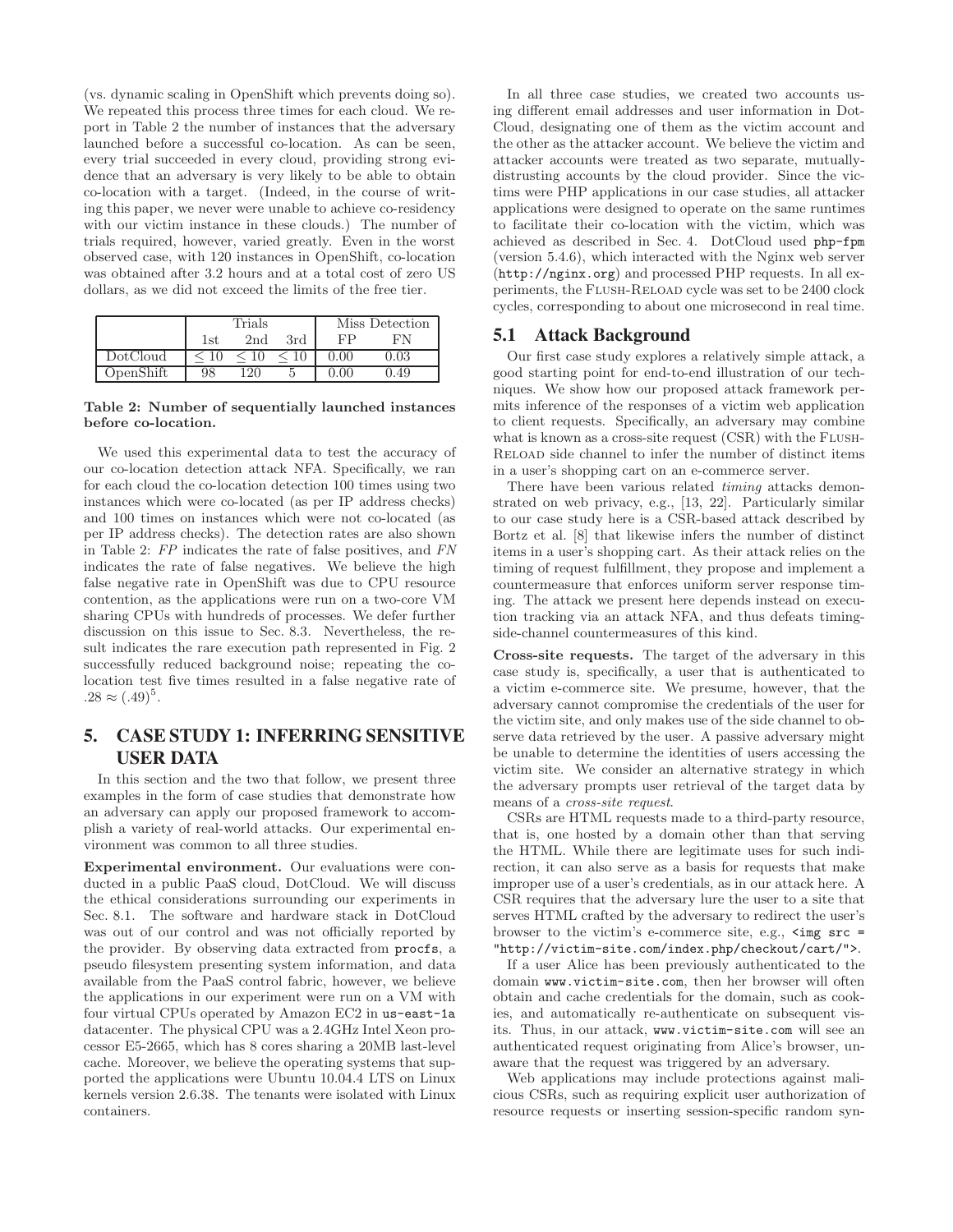

c1. handler() php5-fpm [0x701280 - 0x7012bf]

Figure 3: Attack NFA for case study in Sec. 5. Initial state  $q_0$  indicated by "Start" and accepting states indicated with double ovals.  $T$  is the maximum Flush-Reload cycles without transitioning before the NFA stops accepting new inputs.

chronizer tokens in HTML forms and links. Often these protections are confined, however, to what are called cross-site request forgery (CSRF) attacks, which cause state changes (known as "side-effects") in the server. The CSR we exploit for our attack here has no side effects, and will thus be allowed by most victim servers.

### 5.2 Evaluation in Public PaaS

We empirically evaluated our proposed attack in Dot-Cloud against the Magento e-commerce application (version 1.8, the latest version as of this writing). This is a popular open source e-commerce application, used by roughly 1% or about 200,000 of the top 10 million websites ranked by Alexa (http://www.alexa.com) [37]. We reiterate that our goal is for an attacker instance to reliably determine the number of distinct items in an authenticated user's shopping cart on the e-commerce site of the victim. Our attack cannot determine the quantity count for a given item.

We assume, as noted above, that the adversary can lure an authenticated user of the victim Magento website to an HTML page hosted in its own webserver, thereby triggering a CSR in which the user requests her shopping cart on the victim site. We simulated the user on Google Chrome (v34). We expect the attack to work on other browsers that support a similar range of cross-origin requests.

Attack details and results: The attack NFA we constructed in this example is highly dependent on the specifics of the Magento web application. We analyzed the application with Valgrind. We observed that a Zend opcode handler (which we call handler () for convenience<sup>5</sup>), which is implemented in the executable php5-fpm, is invoked every time an item in the shopping cart is displayed.

To count the number of items in a shopping cart, therefore, it suffices for the adversary to count the number of invocations of the handler() function using the FLUSH-RELOAD side channel. In our experiments, an interval of at least 20 Flush-Reload cycles elapsed between the display of two distinct items. We took this interval length to be a lower bound on the time between calls to handler() within the NFA we constructed for the attack, depicted in Fig. 3.

The evaluation was performed on DotCloud as follows. The victim user placed  $m$  distinct items in her shopping cart, for  $m \in \{0, 1, 2, 3, 4, 5, 6\}$ . We repeated our experiment 10 times for each value of m. The number of successes for each number  $m$  of distinct items, that is, the frequency with which the adversary correctly determined  $m$  from a single trial, is shown in Table 3. Also shown is that when the adversary inferred  $m$  incorrectly, its inference was nevertheless very close to correct.

|                                       |                | Items detected in cart<br>0 |    | 1 2 3 4 5 6 |                |   |   | 7 |  |
|---------------------------------------|----------------|-----------------------------|----|-------------|----------------|---|---|---|--|
|                                       | 0              | 10                          |    |             |                |   |   |   |  |
|                                       | $\mathbf{1}$   |                             | 10 |             |                |   |   |   |  |
| $\operatorname*{cart}\left( m\right)$ | $\frac{2}{3}$  |                             |    | 9           | $\overline{1}$ |   |   |   |  |
|                                       |                |                             |    |             | 10             |   |   |   |  |
| Items in                              | $\overline{4}$ |                             |    |             | 1              | 9 |   |   |  |
|                                       | $\overline{5}$ |                             |    |             |                | 1 | 9 |   |  |
|                                       | 6              |                             |    |             |                |   |   |   |  |

Table 3: Item count inferences by the adversary. Each table entry indicates the number of experiments yielding a given (true count, inferred count) pair over 10 trials per row. Entries on the diagonal, which predominate, correspond to correct inference.

# 6. CASE STUDY 2: PASSWORD-RESET AT-TACKS

In this second case study, we show how to employ our attack framework to compromise the pseudorandom number generators (PRNGs) used by many web applications in authenticating password reset requests. An adversary can exploit this ability to reset the passwords for and thus obtain control of the accounts of arbitrarily selected users.

Our attack targets the PRNG present in certain programming language runtimes (e.g., PHP), which relies upon system time (e.g., gettimeofday()) as a source of seed entropy. With a malicious application that is co-located with the victim application, the adversary is able to detect system calls such as gettimeofday(), reconstruct the internal state of the PRNG, and thereby reproduce its entire output.

The ability to mount password-reset attacks is one consequence of this PRNG vulnerability. Such attacks are of particular concern because an adversary can trigger a password reset on a web application for a user with knowledge of the user's account name or email address alone. To authenticate the user, a web application will typically use a PRNG to generate a random string  $R$ , and then embed this string in the URL of a password reset link sent to the user's registered email address. By learning the state of the web application's PRNG, a co-located attacker instance can reproduce the password reset token R, reset the password before the user does, and hijack the user's account. We stress that the adversary does not need access to the user's email to accomplish this attack. In this section, we demonstrate such a password-reset attack against PHP-based web applications in public clouds.

Weaknesses in PHP PRNGs have been previously reported (e.g., [12, 17]). A recent study by Argyros and Kiayias [3] gave several attacks, one of which involves recovery of the seed values of the PHP system's PRNGs for password reset and so has the same goal as the attack in our own case study. Their attacks (which are against victims presenting a much smaller search space than ours, see [3, Sec. 6.2]), however, require sending repeated requests to the victim server, which

<sup>5</sup>As only the virtual address of the handler was required to construct the attack NFA, we were able to perform the attack without studying the Zend source code. Therefore, the name of the function, which is hidden in the result of an objdump, remains unknown to us.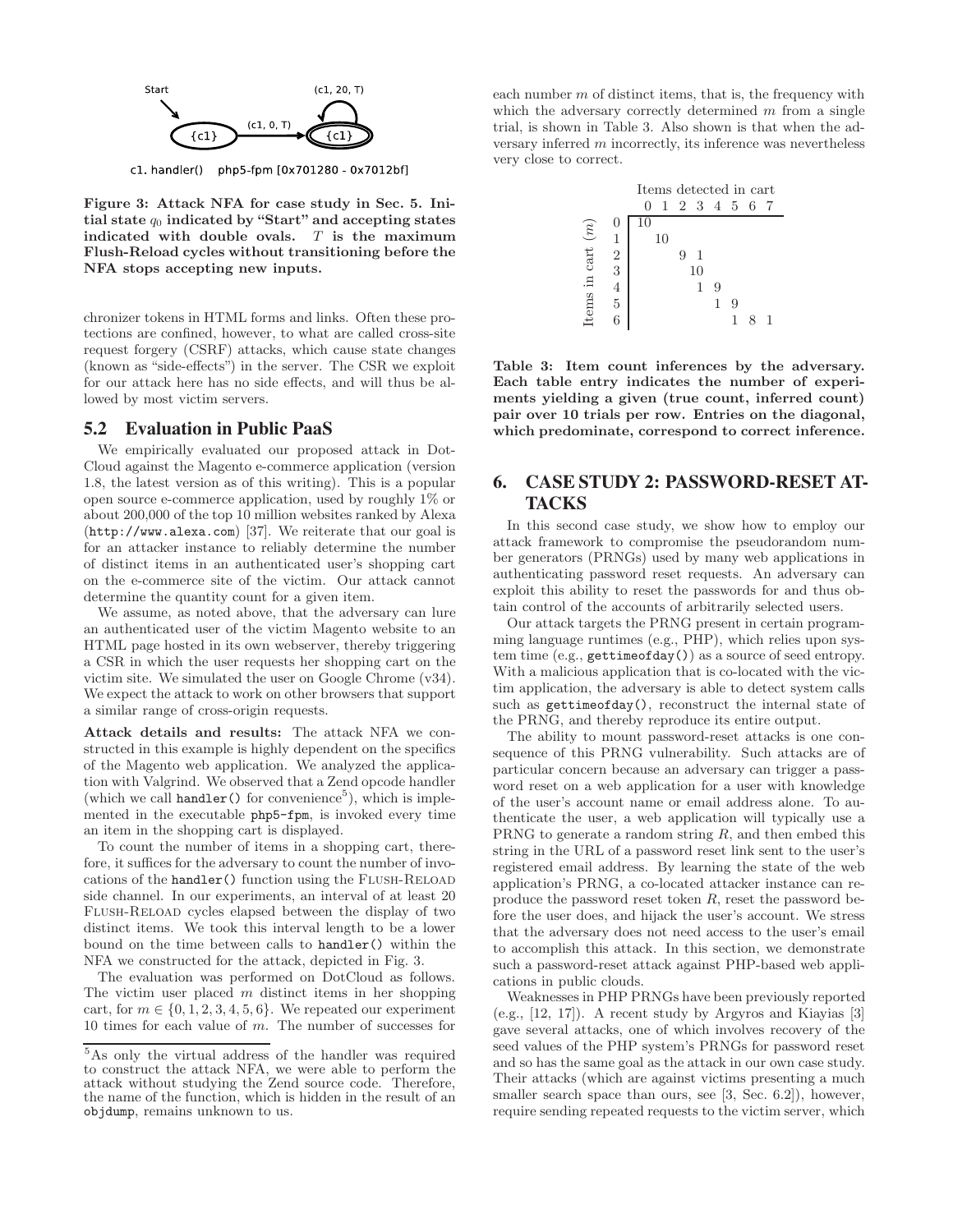

Figure 4: The call graph of password reset token generation in PHP applications.

may take several minutes and may result in attack detection. In comparison, after a setup phase requiring a small bruteforce attack  $(2^{20}$  offline trials), our attack requires at most four online queries to compromise a user account. It is thus almost instantaneous and scales easily to a large number of accounts.

### 6.1 Background on PRNG in PHP

The PHP runtime provides several functions by which applications can obtain or generate (pseudo)random numbers. For instance, during the process of password reset token generation, most PHP applications call APIs such as microtime(), mt\_rand(), and uniqid(). Internally, the microtime() function calls gettimeofday() to obtain the current system time in the form of the number of seconds and microseconds since the Unix epoch (0:00:00 1 January 1970 UTC). The mt\_rand() function, which is the interface to the PHP internal Mersenne Twister generator, automatically initializes its own internal state, if mt\_srand() has not yet been invoked, with a random seed generated using functions time(), php\_combined\_lcg(), and getpid(). The time() function merely returns the number of seconds since the Unix epoch, and therefore has low entropy. The function php\_combined\_lcg() combines two linear congruential generators (with prime periods  $2^{31} - 85$  and  $2^{31} - 249$ ) to generate a long-period pseudorandom sequence (the product of the primes). The initialization of php\_combined\_lcg() depends on the lcg\_seed() function, which generates random seeds by calling getpid() once and gettimeofday() twice. These function calls and dependencies are shown in Fig. 4.

While the range of options for seeding the PRNG in PHP systems may seem convoluted, as Fig. 4 shows, the only sources of entropy for the PRNG seed are gettimeofday(), time(), and getpid(). By monitoring invocations of the gettimeofday() function, the adversary can immediately issue another call to gettimeofday() once it is called by the victim. As the adversary shares the OS with the victim web application, the result of the adversary's invocation of gettimeofday() will be very close to, if not exactly the same as, that returned to the victim application. The same is (even more) true of time(). As such, the only input to the victim PRNG that may be unknown to the adversary is the result of  $getpid()$ , which may assume any of  $2^{16}$  values.

An adversary can initiate a password reset for its own account with the victim web application. As the adversary receives the corresponding secret string  $R$ , it can guess the pid and verify its correctness against R. Subsequent password reset attacks issued from the same connection will be served by the same process. The adversary therefore resolves virtually all entropy in the initial state of the PHP application. By continuously monitoring the invocations of mt\_rand() and php\_combined\_lcg(), the adversary can keep track of the evolution of the PRNG and guess all the random numbers generated.

As described above, it is critical that the adversary monitors the initialization process of the PRNG, which takes place only once in the lifetime of a server process. A very common configuration (see www.apache.org and www.php. net for more information about PHP web server configurations) is to have one process, either an Apache process or a standalone PHP process, to serve each new request. As such, it is possible for an adversary to mount an active attack in which it triggers the PRNG initialization process for observation. To do so, the adversary can saturate existing server processes and force the victim application to instantiate new processes to serve subsequent requests.

#### 6.2 Evaluation in Public PaaS

As in our previous attack, we experimented in DotCloud with the Magento eCommerce application (version 1.8). Not only are e-commerce applications very popular, and Magento especially so as mentioned above, but they are likely targets because of the severity of the password resetting attacks against them. Our investigation of the source code of other web applications reveals that a few more widely used PHP applications are susceptible to such attacks as well, such as the latest version of WordPress (http://www. wordpress.com) that is reportedly used by 21.9% of the top 10 million websites.

By default, a Magento application launches two instances, a www instance and a db instance, running on separate machines. In this experiment, the parameters in php-fpm.conf were set so that the FastCGI processes were created and terminated dynamically and only a small number of processes were kept when idle, which are typical settings in many web hosting configurations. The proposed attack is simple in this case, as the requests are likely to be served by newly created php-fpm processes. However, if the PHP is configured to maintain a static set of FastCGI processes, the adversary needs to crash the php-fpm process to create a fresh one, which could be achieved by various means [2].

Attack details and results: The strategy we employ is for the adversary to create enough HTTP "keep-alive" connections to force the creation of a new php-fpm process; then within the same connection, the adversary sends two password-reset requests—one request for an account under the adversary's control, another for the victim's account. As the first request results in email being sent to the account under the adversary's control, the adversary can use the URL (and embedded secret  $R$ ), together with the timing information collected from the side channel, to recover the pid of the new php-fpm process. Then the password reset token generated by the second request becomes entirely predictable. The adversary maintains a local copy of the PRNG modified to inject results collected from the side channel instead of those from real system calls.

As shown in Fig. 5, five code chunks were monitored: one chunk from each of the three functions php\_gettimeofday(), lcg\_seed(), and uniqid(), which calls the entry point of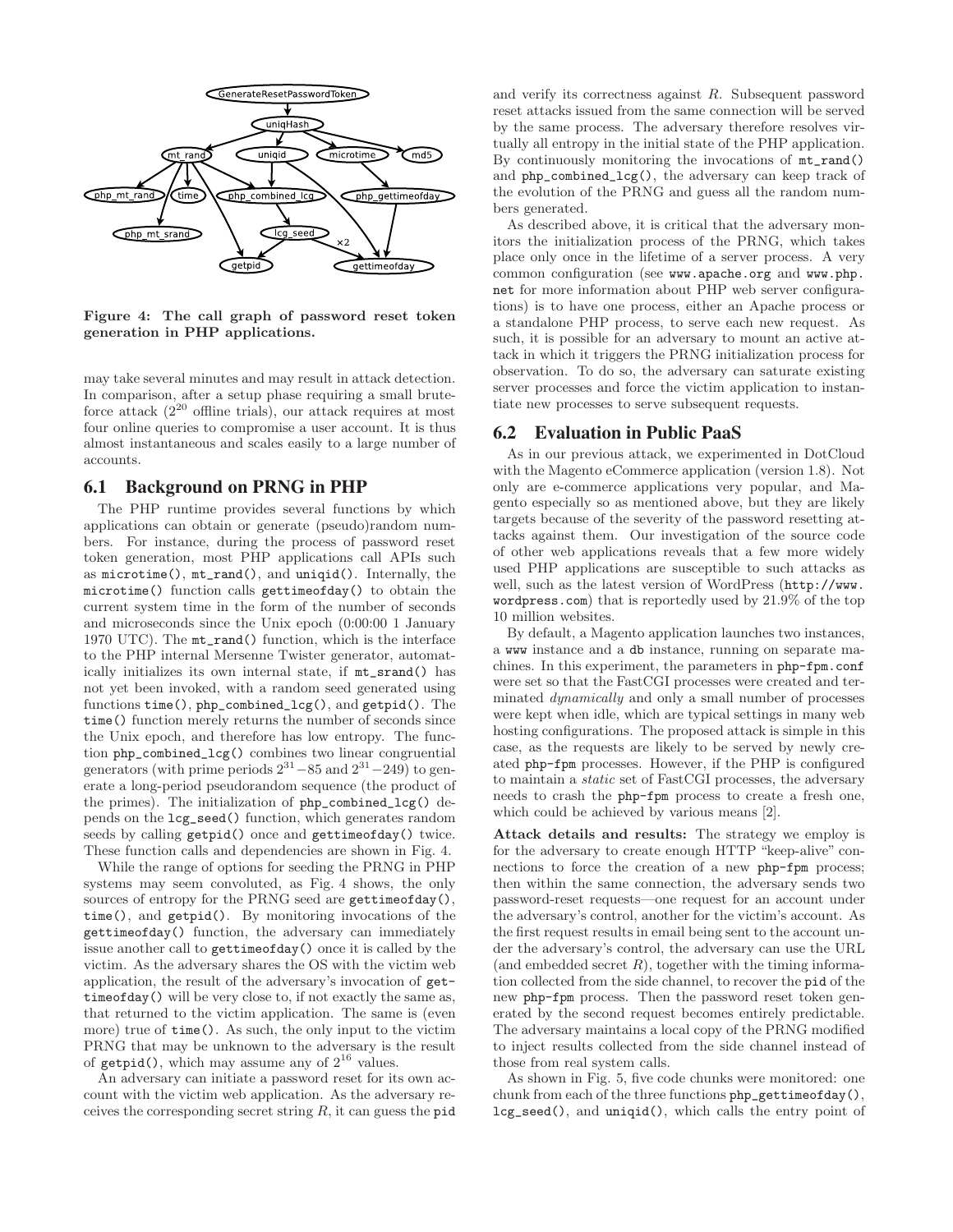

Figure 5: Attack NFA for case study in Sec. 6. Initial state  $q_0$  indicated by "Start" and accepting states indicated with double ovals.  $T$  is the maximum Flush-Reload cycles without transitioning before the NFA stops accepting new inputs.

gettimeofday() in the procedure linkage table (PLT); the first chunk of the function php\_combined\_lcg(); and the chunks that contain the entry point of gettimeofday() in the PLT. A complete execution path of the password reset action that initializes the PRNG in the PHP application is  $c2 \rightarrow c1 \rightarrow c2 \rightarrow c1 \rightarrow c3 \rightarrow c1 \rightarrow c4 \rightarrow c1 \rightarrow c5$  (indices as shown in Fig. 5). The second password reset action follows the path  $c3 \rightarrow c1 \rightarrow c4 \rightarrow c1$ . The attack NFA is shown in Fig. 5.

In our experiments, the adversary and victim measurements of gettimeofday() sometimes differed by one bit; the response time (about  $0.3\mu s$ ) of the system call may at most cause a single microsecond discrepancy. Thus, to recover the pid upon initialization of the PRNG the adversary needed to perform a (trivial) offline brute-force guessing attack in a search space of size  $2^{20} = 2^{16} \times 2^4$  (space  $2^{16}$  for the pid and  $2^4$  for four invocations of gettimeofday()).

Once the adversary recovers the pid, a password-reset attack against a victim requires only two invocations of gettimeofday(), and thus, in our experiments, an online attack against a (tiny) space of size  $4 = 2^2$ . We emphasize that because the adversary is performing password reset and not password guessing, there is no account lockdown in response to an incorrect guess. So the adversary in our experiments could quickly guess the correct embedded secret  $R$  in the URL of the password link sent to the victim and then reset the victim's password.

# 7. CASE STUDY 3: SAML-BASED SINGLE SIGN-ON ATTACKS

In this final case study, we use our side-channel attack framework to instantiate a padding error oracle sufficient for mounting a Bleichenbacher attack [6] against PKCS#1 v1.5 RSA encryption as used in XML. Bleichenbacher attacks allow the decryption of a target RSA ciphertext (although not key recovery). While this class of attacks has been known since 1998 and the insecurity of XML encryption in the face of a kind of Bleichenbacher attack was shown by Jager et

al. in 2012 [16], implementations of PKCS#1 v1.5 persist in deployments and, instead of moving on to inherently more secure encryption, practitioners have deployed a sequence of countermeasures that prevent each attack. Current implementations are not exploitable by prior attacks, but our new attack circumvents all the existing countermeasures to (yet again) break XML encryption. We emphasize that the main takeaway is not that PKCS#1 v1.5 is inherently broken (as already known), but rather that our new side-channel attack framework and PaaS environments provide new opportunities for adversaries.

#### 7.1 Bleichenbacher Attacks

PKCS#1 specifies an algorithm for encryption using RSA. Recall that with RSA, one generates a key pair by choosing a modulus  $N = pq$  for primes p, q and exponents e, d for which  $ed \equiv 1 \mod \phi(N)$ ; the public key is then  $(N, e)$  and secret key is  $(N, d)$ . Let n be the length of N in bytes. With the PKCS#1 v1.5 padding scheme, one encrypts a message M of size m bytes with  $m < n - 11$ . Letting  $r = n - m$ 3, a byte string  $P$  of length  $r$  is generated in which each byte is randomly selected from  $\{0,1\}^8 \setminus \{0\}$ . Letting  $X =$  $00 \parallel 02 \parallel P \parallel 00 \parallel M$ , the ciphertext is then  $C = X^e \mod N$ .

To decrypt, one computes  $X = C^d$  mod N and then checks the padding. A padding error occurs if the first two bytes of X are not 00 || 02, there exists a 00 byte among the first 11 bytes, or there does not exist a 00 byte at all after the first two bytes. Decryption fails in such a case.

Bleichenbacher [6] showed how to exploit decryption implementations that notify the sender of a ciphertext when a padding error occurs. Given a challenge ciphertext  $C^*$ encrypting some unknown message  $M$ , the adversary sends a sequence of adaptively chosen ciphertexts to the oracle, using the response to learn whether the padding is correct or not. Bleichenbacher attacks were first used against XML encryption by Jager et al. [16], with improvements shortly after by Bardou et al. [5]. Below we use the latter's experimental results to estimate timings of the full attack.

Modern implementations attempt to defend against Bleichenbacher attacks by uniform error reporting, in which padding errors are not reported differently from other errors, and by ensuring that decryption runs in essentially the same time when padding errors occur as when not. We will show, however, that our side-channel attack framework can be used in PaaS type settings to re-enable Bleichenbacher attacks despite such countermeasures.

### 7.2 Evaluation in a Public PaaS

We demonstrate this attack in DotCloud. The target of the attack is an active open source project, SimpleSAMLphp (version 1.12, http://simplesamlphp.org/), which implements a SAML-based authentication application in PHP that can be used as either a service provider or an identity provider. It is worth noting that recent SimpleSAMLphp implementations  $(>v1.9.1)$  have provided defenses against the traditional Bleichenbacher attack (see changelog v1.9.1) by generating uniform error messages and eliminating timing differences due to invalid padding in session-key decryption. As we show in this section, however, these defenses do not prevent our attack. As we also explain, a recent change in v1.10 of SimpleSAMLphp to a better padding scheme (RSA-OAEP) does not prevent our attack either, as it is possible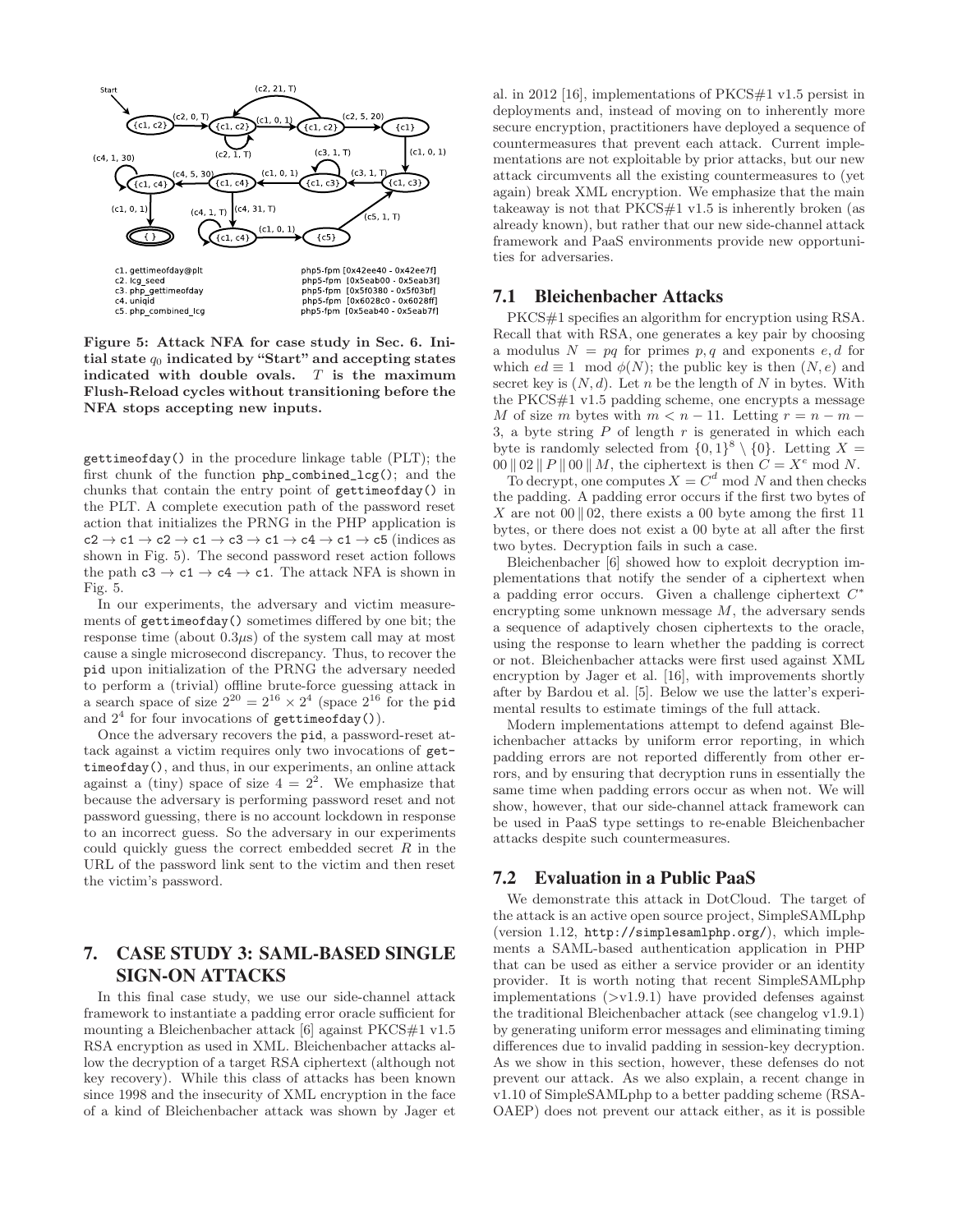

Figure 6: The targeted SAML 2.0 protocol.

to force SimpleSAMLphp to roll back to use PKCS#1 v1.5 instead as long as it is not explicitly disallowed.

A set of protocol bindings [26] and profiles [27] are defined in the SAML 2.0 specification. We investigated the default protocol bindings implemented in SimpleSAMLphp for the web browser SSO profile. As shown in Fig. 6, a web browser acting as a user agent interacts with the service provider (SP) to access resources with the identify provider (IdP) for authentication. Upon receiving a resource access request, the SP issues an <AuthnRequest> message via HTTP redirect binding. The message in XML format is uncompressed and then base64-encoded in the redirect URL query string. After authenticating the user's identity, the IdP will return a SAML response message via HTTP POST binding, in which a signed and encrypted XML file is base64-encoded as a POST parameter which is then sent by the user agent to the service provider using the HTTP POST method.

The padding oracle. In the SAML 2.0 core specification, XML encryption and signing work as follows. The message is first signed, and then encrypted under a symmetric session key. The session key is in turn encrypted. This means that the XML signature is only validated after performing the RSA decryption. While the default padding for encryption is RSA-OEAP, because the padding type is specified in the assertion itself, it is possible to modify the assertion and force the service provider to roll back to  $PKCS#1$  v1.5 padding. The server generates an error whether or not the PKCS padding is correct, to eliminate timing channels. But we will now show how to use the side-channel attack to differentiate between code paths associated with padding errors and non-errors, enabling a Bleichenbacher-style attack.

Attack details and results. The victim account operated a PHP application integrated with the latest stable version of SimpleSAMLphp. The PaaS environment ran OpenSSL version 0.9.8k (which we could not change) and was invoked by the victim application. As such, the adversary monitored the shared library libcrypto.so, a component of OpenSSL, and specifically the chunks associated with the basic blocks of function RSA\_padding\_check\_PKCS1\_type\_2() that internally reports a padding error by calling ERR\_put\_error(). As the padding check procedure is only used during the RSA decryption, other operations do not invoke these functions and it is thus sufficient to monitor only the first chunk of each of the two functions. In practice, though, we found it helped to monitor the first two chunks of the function to



| c1 RSA padding check PKCS1 type 2  | libcrypto.so [0xb29c0 - 0xb29ff] |
|------------------------------------|----------------------------------|
| c2. RSA padding check PKCS1 type 2 | libcrypto so [0xb2a00 - 0xb2a3f] |
| :3 ERR put error                   | libcrypto so [0xcd800 - 0xcd83f] |

Figure 7: Attack NFA for case study in Sec. 7. Initial state  $q_0$  indicated by "Start" and accepting states indicated with double ovals. T is the maximum Flush-Reload cycles without transitioning before the NFA stops accepting new inputs.

increase the chance of capturing the events. The adversary repeated step 5 in Fig. 6 with manipulated ciphertexts and while applying the side-channel attack framework to detect the occurrence of padding errors.

The attack NFA is shown in Fig. 7. We continuously sent 10,000 requests with conformant padding and 10,000 requests with non-conformant padding, and report the rate of acceptance by the NFA. The results are shown in Table 4. The average time for making one request and padding error detection in this experiment was 0.544 seconds. Optimized attack software could achieve a much higher request rate.

The results indicate that we only had one-sided errors: an execution path accepted by the attack NFA correlated with a non-conformant padding with 100% accuracy. Therefore, the best strategy for the adversary is to send  $k$  requests to the padding oracle for each padding, and stop once an execution is accepted by the attack NFA and consider it to be non-conformant padding. If none of the k requests are accepted by the NFA, then no padding error occurred.

This approach will yield no false positives (i.e., false appearances of non-conformant padding). Given the error rate of 12% and assuming errors are independent of ciphertext values, the probability of a false negative (i.e., failure to observe non-conformant padding) in this procedure is  $(.12)^k$ .

Bardou et al. [5] estimated that their modified Bleichenbacher attack against 2048-bit RSA keys could require about 335,065 queries. We take  $(.12)^k$  to be an upper bound on the probability of a false negative for non-conformant padding across k queries. Thus for all queries, an error bound is 335, 065 $(.12)^k$ ; a choice of  $k = 7$  yields an error probability of less than  $1\%$  for  $335,065 \times 7 = 2,345,455$  total queries. This is about the same number of queries as the original Bleichenbacher attack, and significantly better than, for example, the same estimate of Jager et al. [16] that would require about 85 million queries and only works against old versions of SimpleSAMLphp.



Table 4: Confusion matrix for padding error detection. The adversary has only one-sided errors, 12% of the time failing to observe a padding error.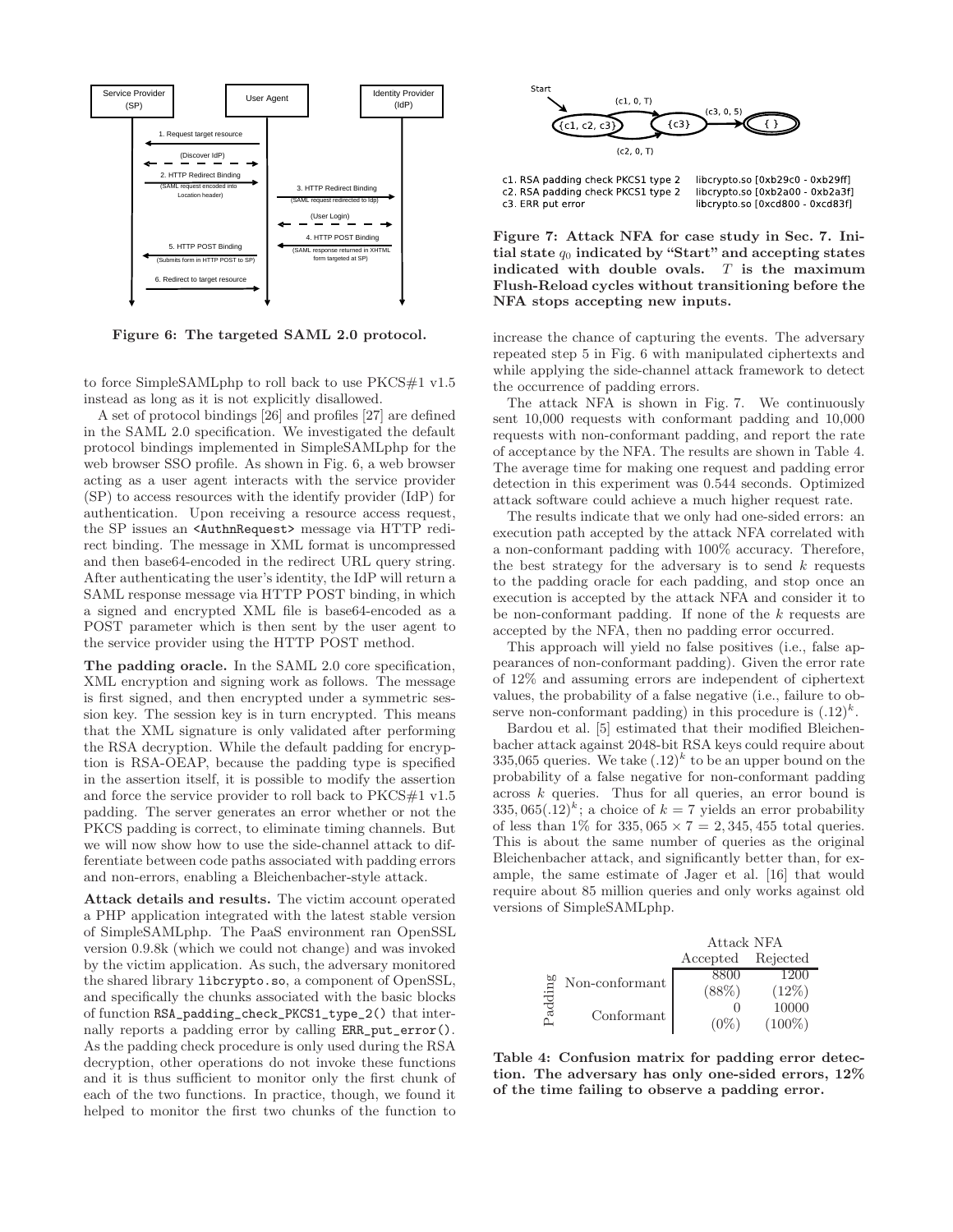# 8. DISCUSSION

## 8.1 Ethical Considerations

The experiments discussed in Sec. 4–7 were run on production PaaS platforms. As such, our experiments were designed to conform with PaaS provider acceptable use, the law, and proper ethics.

Our attacks only targeted tenants running accounts that we setup and controlled, and no information about other customers was ever collected in our experiments. Our attacker instances did not conduct Flush-Reload attacks indiscriminately, but rather these were carefully timed to coincide with requests that we initiated to our victim instances. In this way, we limited the risk of our attacker instances observing activities of tenants other than our own.

It is possible that another tenant's programs made use of the same shared executable as our attacker and victim, in which case there is a concern that other tenants might experience degraded memory hierarchy performance as compared to running while co-located with different tenants. Moreover, the acceptable use policies of the clouds on which we demonstrated our attacks include general requirements that we not interfere with other users' enjoyment of their services, which could be interpreted to preclude our demonstrations if they slowed down other tenants substantially as a side effect. We therefore designed our experiments so that they do not cause undue harm and, specifically, do not degrade performance of such bystanders significantly more than their performance could be degraded by other workloads.

To ensure no undue harm, we ran local micro benchmarks to evaluate the possible overhead observed by a bystander due to our attacks. For example, to gain confidence that the attack of Sec. 6 would introduce minimal overhead on a bystander, in one container we constructed an attacker application that, in each FLUSH-RELOAD cycle, monitored every chunk monitored in any state of the attack NFA of Fig. 5. The "bystander" in another container ran a web server hosting a dynamic web page that was artificially constructed to touch (i.e., execute some instruction in) every chunk monitored by the adversary before returning. We forced the attacker application and the bystander to share the last level cache in all experiments.

We configured a separate machine in the same LAN to represent a client that repeatedly issued HTTP requests (in the same HTTP session) to the dynamic web page served by the bystander. To measure the bystander's performance degradation resulting from the attacker application's activity, we instrumented the client with httperf and apachebench. In the absence of the attacker application, the client received responses with an average latency of .306ms, and the throughput of the bystander was 461 requests per second. With the attacker application active, the results were nearly identical: an average latency of .307ms and, again, 461 requests per second. Given the conservative nature of these experiments (with the attacker application monitoring more chunks than in the actual attack, and the bystander touching all of them per request), we concluded that our attack demonstrations posed negligible risk to bystanders.

Finally, we attempted to inform affected parties well in advance of publicly disclosing the vulnerabilities documented here. Specifically, we disclosed our findings to selected cloud operators and software vendors directly, and to the CERT (http://cert.org) for dissemination more broadly, starting roughly six months prior to publication. Some vendors have made changes to address these issues; e.g., SimpleSAMLphp will blacklist PKCS#1 v1.5 by default in version 1.13.0 [10].

### 8.2 Extending the Attacks

Attacks in IaaS clouds. We believe our NFA-based attack framework can work in IaaS clouds as well, as long as memory de-duplication is enabled and memory pages that contain executables are shared between tenants. For instance, Irazoqui et al. [15] utilized a similar FLUSH-RELOAD side channel (a special case of our NFA-based framework) in a cross-VM context to break AES keys. However, to the best of our knowledge, memory deduplication across VMs is not commonly used in many IaaS clouds (e.g., EC2), which limits the applicability of the FLUSH-RELOAD side-channel attack in those settings.

Multiple victim copies. Multiple copies of the same victim application may co-exist behind a load balancer to increase the throughput and reliability of the services. In such cases, beyond the steps described in this paper, the adversary needs to further determine whether the requests sent to the web server are served by the instance that is co-located with his attacker instance. Such hurdles can be overcome by issuing multiple requests concurrently or co-locating multiple attacker applications with the victim replicas.

Other attack targets. The NFA-based attack framework proposed in this paper provides a general control-flow analysis approach to side-channel observations. We stress its application extends beyond the three examples discussed in the paper. For instance, we believe the latest version (v3.2.8 as of this writing) of the GnuTLS libraries are subject to plaintext-recovery attacks as the co-located adversary can employ the attack framework to construct a padding oracle which reveals the correctness of the CBC mode padding during symmetric key decryption processes. We also believe that an adversary may Flush-Reload a shared MySQL client library to monitor the victim's SQL query execution (e.g., invocation of mysql\_error() and a few other functions), thus facilitating blind SQL injection attacks.

### 8.3 Countermeasures

A key question for future research is how to design effective defenses against the attacks enabled within our proposed framework. Various countermeasures to cache-based side channels (not necessarily FLUSH-RELOAD channels) have been proposed in IaaS cloud contexts [31, 4, 36, 18, 41, 19, 35]. However, none of these is applicable to our attacks. We briefly discuss some other possible defenses for our setting.

Mitigating side channels through program analysis. A general countermeasure to control-flow side channels, proposed by Molnar et al. [21] and further explored by Coppens et al. [9], involves the automatic detection of such side channels in source code and their remediation by means of generic source-to-source translation. This approach would thwart the attacks we describe here but does incur significant overhead. A complementary approach involves static analysis of binaries to measure their vulnerability to cache-based side channels [11]; this approach yields only an approximation of the degree of vulnerability of an application, and no countermeasure.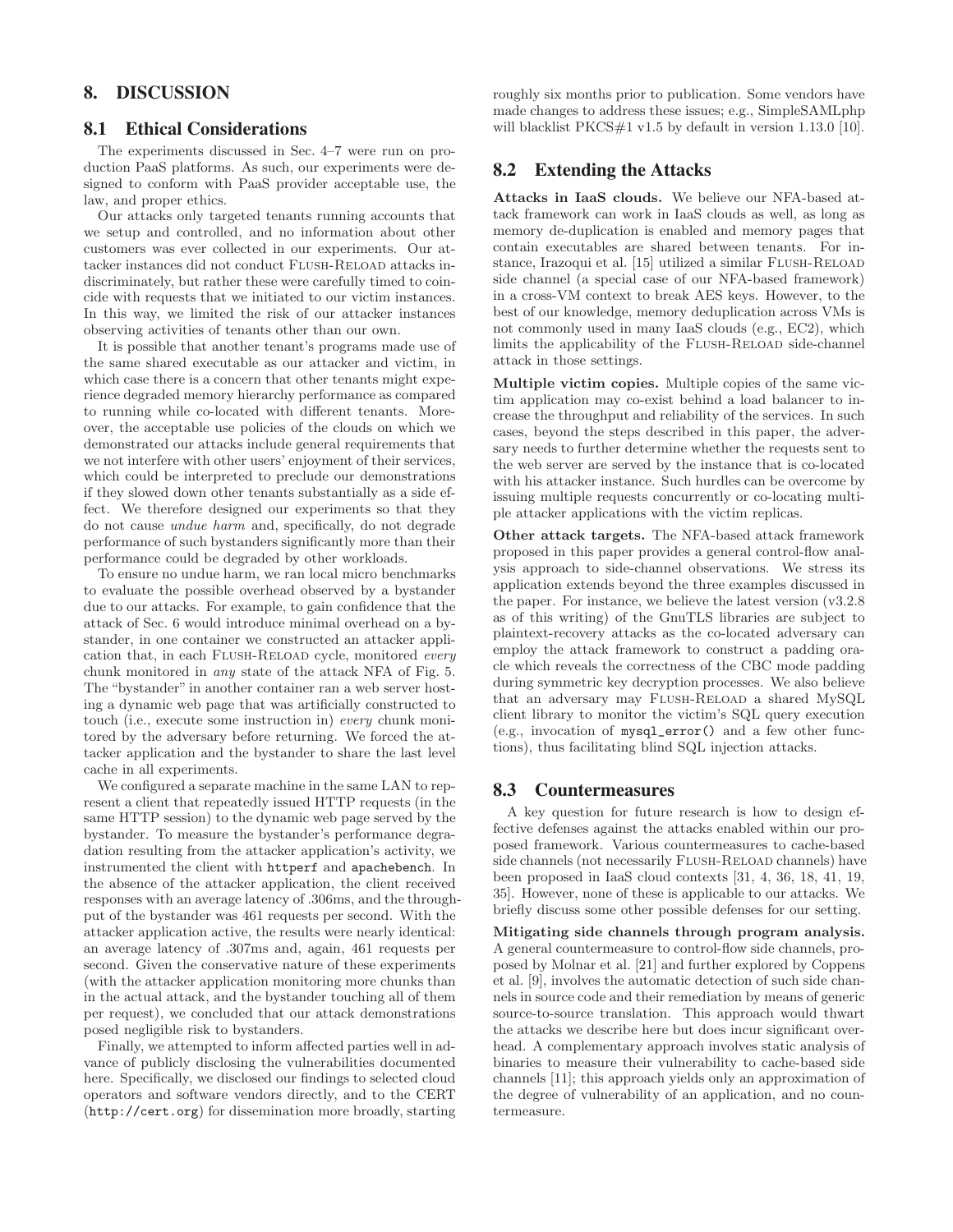Disabling the clflush instruction. It is tempting to disable clflush instructions altogether in PaaS applications to prevent side-channel attacks. However, as clflush is a nonprivileged instruction, trapping its execution to mitigate its effect in the privileged software layer, i.e., operating system, is difficult without hardware modification. An alternative solution is to sandbox PaaS applications and specifically disallow the use of clflush in the application code. Still, the adversary might be able to accomplish the effects of a clflush by other means akin to a PRIME-PROBE protocol.

Increasing background noise with more applications. Increasing the number of applications sharing the last-level caches increases background noise in two ways. First, if more processes share the monitored executables, false positive noise increases. Second, as more processes are queued by the CPU scheduler, the last-level caches are less likely to be shared by the attacker and the victim at the same time. However, the security provided by this approach is weak in practice, unless the number of applications is artificially sustained even when there is less real demand.

Disallowing resource sharing. The most general countermeasure for any side-channel attack is to prevent sharing of the exploited resource. In our setting, this would mean disallowing sharing of memory pages that serve as FLUSH-Reload attack vectors. An extreme realization would be a prohibition on sharing any memory pages among different users, for instance by duplicating binary files for each user in the OS. Such a defense, however, would increase the memory footprint of each tenant, decreasing the number of tenants that a PaaS provider could provision on a (virtual) machine and reducing machine utilization and service-provider profit. Selective memory sharing promises a more cost-effective approach; sharing of memory pages specifically carrying vulnerable code might then be disallowed. We leave the challenges of identifying, annotating, and protecting such code, as well as the development of alternative defenses, as interesting lines of future research.

Detecting Flush-Reload attacks. An interesting side observation from the experiments conducted in Sec. 8.1 is that the minimal performance degradation induced by the attacks in this paper offers little hope for detecting these attacks. That is, prior studies suggest that cross-tenant sidechannel attacks in cloud settings can induce significant performance degradation in victim workloads, as was the case in, e.g., the attacks demonstrated by Zhang et al. [40]. It is possible, therefore, that the attacks of Zhang et al. might be detected by monitoring the performance of the victim application. While our results here do not conclusively rule out the use of victim application performance monitoring to detect the attacks in this paper, they also do not offer much promise for doing so.

However, it might be possible to employ the same type of side-channel analysis to detect FLUSH-RELOAD attacks, similar to the ideas of HomeAlone [39]. That is, a victim might be able to infer the presence of an adversary by means of performing Flush-Reload monitoring of the cache to detect the Flush-Reload pattern induced by an adversary's likely choice of NFA. We leave the implementation of this defense as future work.

### 9. CONCLUSION

We have proposed a general automaton-driven framework to mount cache-based side-channel attacks and demonstrated its potency specifically in PaaS environments. Our three case studies demonstrate that an attacker co-located with a victim can learn sensitive user data, such as the number of distinct items in a shopping cart; perform password-reset attacks against arbitrary users; and break XML encryption in a SAML-based authentication application. The attacks we illustrate are especially significant in some cases in that they bypass existing or proposed side-channel countermeasures. Our shopping-cart attack is immune to defenses proposed for analogous, timing-based side-channel attacks. Our study of RSA private-key decryption re-enables the classic Bleichenbacher padding-oracle attack despite widely deployed countermeasures against remote adversaries.

In sum, we believe our work presents: (1) the first exploration of cache-based side-channel attacks specifically in PaaS environments, and (2) the first report of granular, cross-tenant, side-channel attacks successfully mounted in any existing commercial cloud, PaaS or otherwise, against state-of-the-art applications.

### Acknowledgments

This work was supported in part by NSF grants 1065134, 1253870, 1330308, and 1330599, as well as a Google Ph.D. Fellowship for Yinqian Zhang.

### 10. REFERENCES

- [1] F. E. Allen. Control flow analysis. SIGPLAN Not., 5(7):1–19, July 1970.
- [2] I. Alshanetsky. Top 10 ways to crash PHP. http://ilia.ws/archives/5\_Top\_10\_ways\_to\_ crash\_PHP.html. Accessed: 2014-08-17.
- [3] B. Argyros and A. Kiayias. I forgot your password: Randomness attacks against PHP applications. In 21st USENIX Security Symposium, 2012.
- [4] A. Aviram, S. Hu, B. Ford, and R. Gummadi. Determinating timing channels in compute clouds. In 2010 ACM workshop on Cloud computing security workshop, pages 103–108, 2010.
- [5] R. Bardou, R. Focardi, Y. Kawamoto, L. Simionato, G. Steel, and J.-K. Tsay. Efficient padding oracle attacks on cryptographic hardware. In Advances in  $Cryptography - C RYPTO 2012$ , pages 608-625. 2012.
- [6] D. Bleichenbacher. Chosen ciphertext attacks against protocols based on the RSA encryption standard PKCS#1. In Advances in Cryptology — CRYPTO '98, pages 1–12, 1998.
- [7] W. J. Bolosky and M. L. Scott. False sharing and its effect on shared memory performance. In 4th USENIX Symposium on Experiences with Distributed and Multiprocessor Systems, 1993.
- [8] A. Bortz and D. Boneh. Exposing private information by timing web applications. In 16th International Conference on World Wide Web, pages 621–628, 2007.
- [9] B. Coppens, I. Verbauwhede, K. De Bosschere, and B. De Sutter. Practical mitigations for timing-based side-channel attacks on modern x86 processors. In IEEE Symposium on Security and Privacy, pages 45–60, 2009.